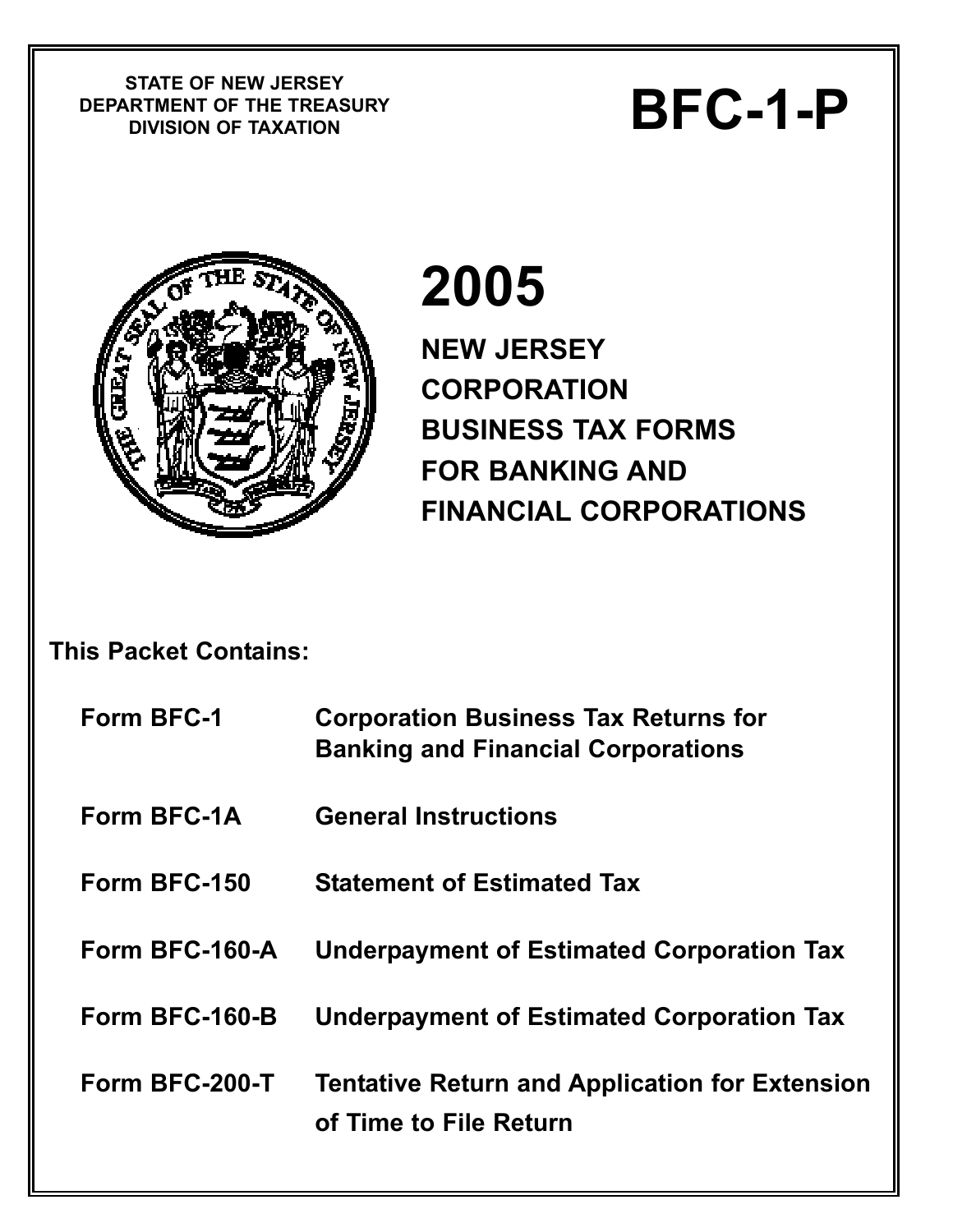#### **A MESSAGE TO THE TAXPAYER**

The 2005 New Jersey Corporation Business Tax Form for Banking and Financial Corporations, Form BFC-1, and instructions are included in this packet. As indicated on the top of page 1 of the tax form, this packet should be used only for accounting periods ending on or after July 31, 2005 through June 30, 2006. Please note that Federal S Corporations that have not elected NJ S Corporation status must complete Schedule A in full. It is no longer acceptable to submit federal form 1120S in lieu of completing lines 1 through 27.

The following changes are new for the 2005 tax year:

- Taxpayers who are required to file the federal Schedule M-3 must submit a copy with their New Jersey BFC-1. For New Jersey corporation business tax purposes, the Schedule M-3 must be on a separate entity basis. Refer to instruction 25(c).
- A limited IRS Section 199 deduction may be allowed for privilege periods beginning after December 31, 2004 for New Jersey on a separate entity basis for domestic production activities provided it does not involve growing or extraction activities. The federal deduction is taken on Schedule A, line 25. Also, refer to Schedule A-5 and instruction 21.
- A previous years' Schedule A-5, Gross Income Test for Financial Businesses, is now Schedule A-6. Schedule A-5 is the new Federal IRS Section 199 Adjustment. The change was made to maintain consistency among the New Jersey Corporation Business Tax returns.

The following items were new for last year and are listed as reminders:

- A limited net operating loss deduction is allowed for privilege periods beginning during calendar years 2004 and 2005. For these periods, the deduction is limited to an amount that would reduce the entire net income by up to 50%.
- For property placed in service on and after January 1, 2005, the law decouples the federal ceiling allowable under IRS Section 179 from the amount permitted to be deducted as an expense for New Jersey Corporation Business Tax purposes. The amount that may be deducted is limited to the amount allowed under the Internal Revenue Code that was in effect on December 31, 2002. This amount is \$25,000.
- With regard to federal bonus depreciation, the law clarifies that property placed in service after September 10, 2001 will not receive the bonus depreciation.

The Annual Report filing requirements have changed for Financial Businesses. Effective with tax year 2005, the paper form was eliminated and the Annual Report must be **filed and paid** electronically. Visit the Division of Revenue's website at http://www.state.nj.us/njbgs for filing and payment options. Banking Corporations, defined in NJSA 54:10A-36, that file the BFC-1 return are not required to file the Annual Report since they are regulated by the Department of Banking and Insurance.

The Division continues to gather information from the Corporation Business Tax Returns in order to provide statistics to the Study Commission created by the Business Tax Reform Act, P.L. 2002, Chapter 40. All taxpayers are requested to complete the schedules on the state forms rather than attaching separate schedules.

If you need additional information or assistance in completing this return, please call the Special Audit Section at (609) 292-7193 for Banking Corporations or (609) 984-2918 for Financial Corporations or write to the Division of Taxation, Special Audit Section, PO Box 271, Trenton, NJ 08695-0271.

> Robert K. Thompson **Director**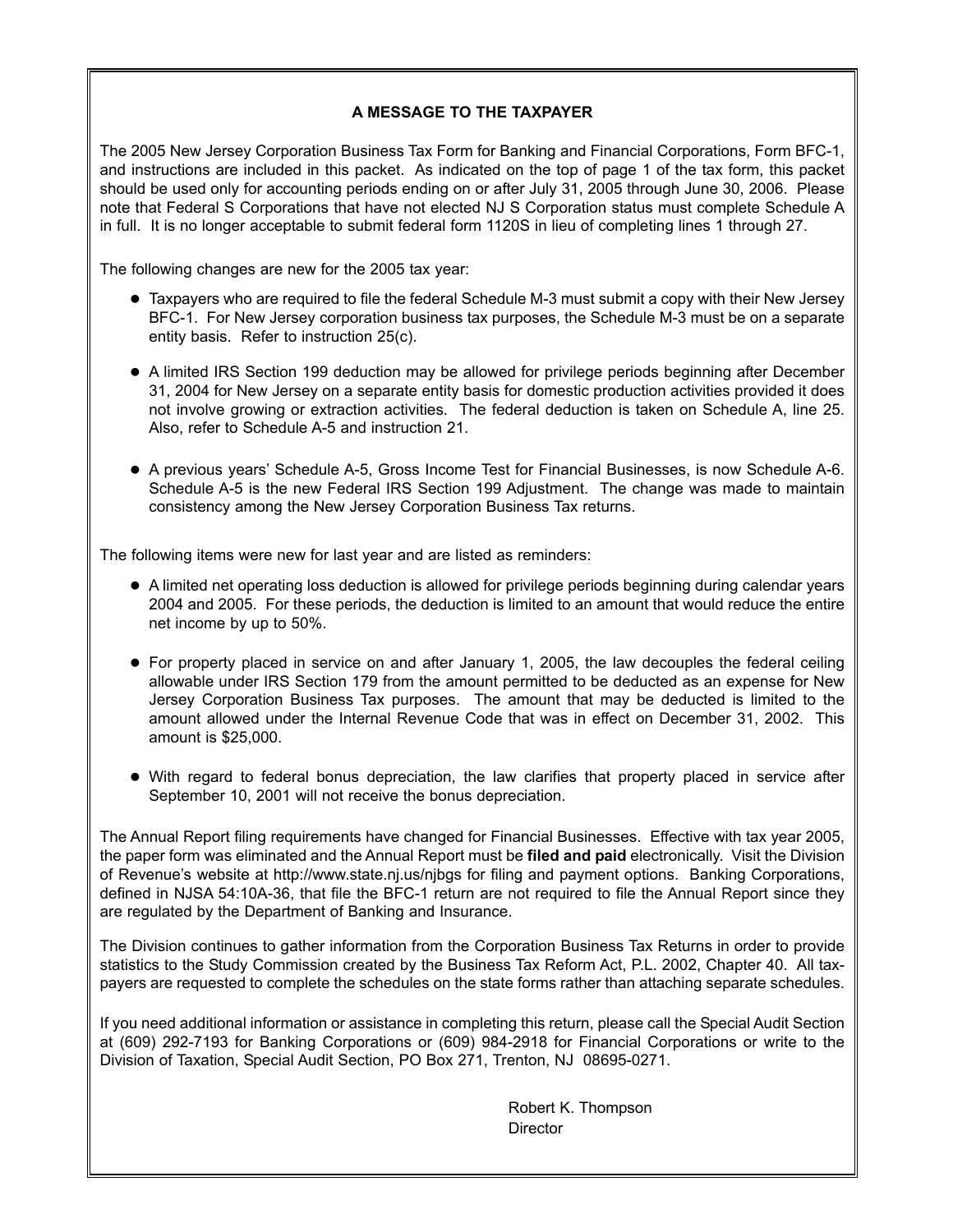#### **BFC-1 - TABLE OF CONTENTS**

| <b>Subject / Instruction Number</b>                                           | Page           |
|-------------------------------------------------------------------------------|----------------|
|                                                                               | 2              |
|                                                                               | 1              |
|                                                                               | 6, 7, 8        |
|                                                                               | 4              |
|                                                                               | 12             |
|                                                                               | 6              |
|                                                                               | 2, 3           |
|                                                                               | 12             |
|                                                                               | 7              |
|                                                                               | 9              |
|                                                                               | 8              |
|                                                                               | 1              |
|                                                                               | 1              |
|                                                                               | 12             |
|                                                                               | $\overline{2}$ |
|                                                                               | 3              |
|                                                                               | $\overline{4}$ |
|                                                                               | 6              |
|                                                                               | 13             |
|                                                                               | 12             |
|                                                                               | 12             |
|                                                                               | 5, 6           |
|                                                                               | $\overline{2}$ |
|                                                                               | 4              |
|                                                                               | 1              |
|                                                                               | 8              |
|                                                                               | 8              |
|                                                                               | 6              |
|                                                                               | 12             |
| Partnership Investments 41                                                    | 8              |
|                                                                               | $\mathbf{1}$   |
|                                                                               | 12             |
|                                                                               | 1              |
| Personal Liability of Officers and Directors in Dissolution or Liquidation 6. |                |
|                                                                               | 8              |
|                                                                               | 6              |
|                                                                               | 2              |
|                                                                               | 2              |
|                                                                               | 3              |
|                                                                               | 8              |
|                                                                               | 4              |
|                                                                               |                |
|                                                                               | 2              |
|                                                                               | 6              |
|                                                                               | 12             |
|                                                                               | 12             |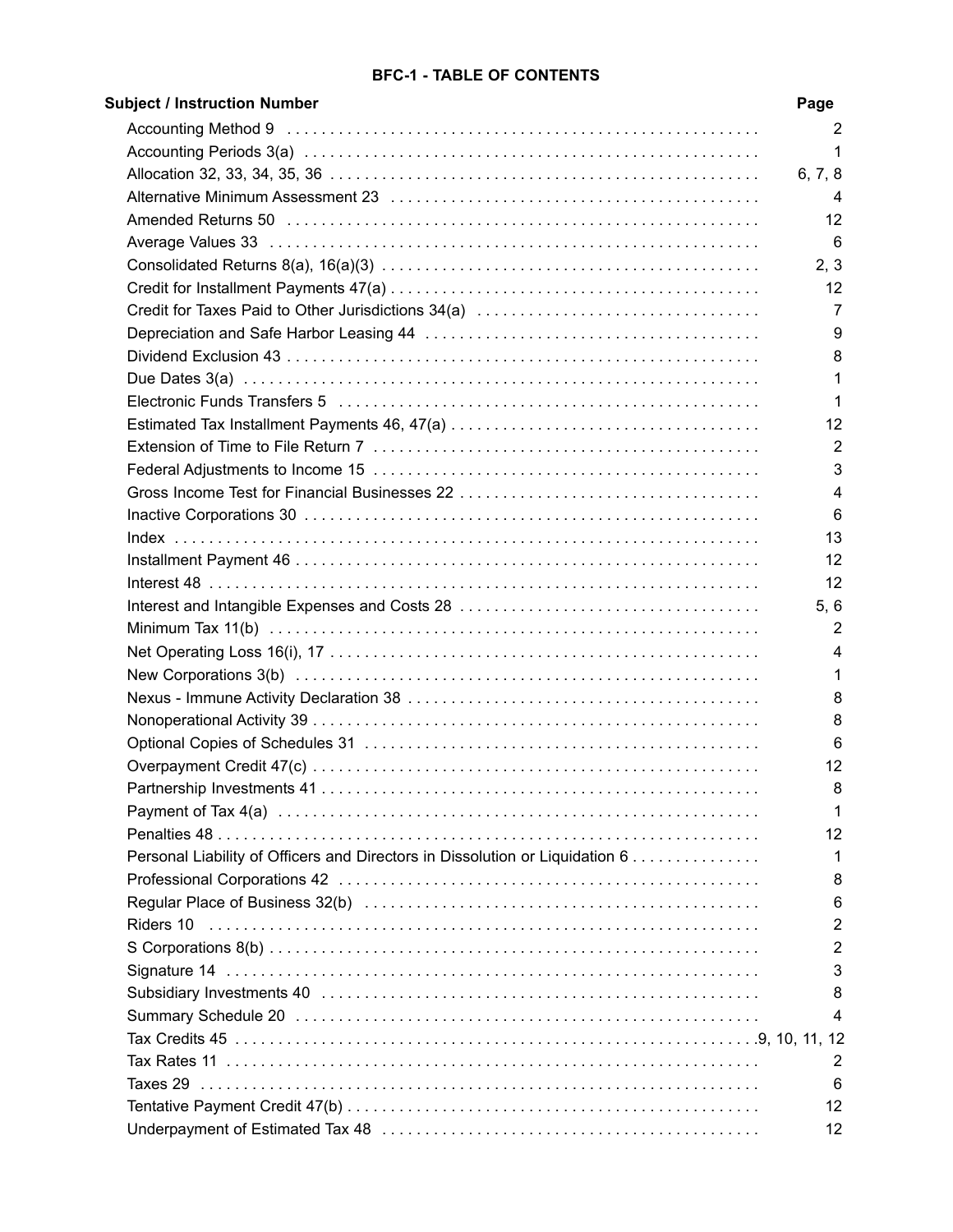**BFC-1-A** (11-05)

### **State of New Jersey**

#### **DIVISION OF TAXATION - CORPORATION TAX**

**INSTRUCTIONS FOR BANKING AND FINANCIAL BUSINESS TAX RETURN**

(Form - BFC-1)

*NOTE:* These instructions are applicable only to taxpayers filing on form BFC-1.

- **1.** Please read all instructions carefully before executing returns.
	- (a) Statutory references are to New Jersey Statutes Annotated and indicate, unless otherwise designated, the section of the Corporation Business Tax Act, as amended and supplemented, on which the instruction is based. For information, forms, etc., address all requests to the Division of Taxation, PO Box 271, Trenton, New Jersey 08695-0271.
	- (b) Every taxpayer must insert its **FEDERAL EMPLOYER IDENTIFICATION NUMBER** on page 1 of the return.
	- (c) Provide the remaining information requested on the top portion of the return. The principal business activity code should be taken from the taxpayer's Federal tax return. Be sure to provide the location of the corporate books as well as a contact person and telephone number.
- **2.** All schedules and questions, unless permission to omit or substitute for same is indicated on the return form, must be answered. If the answer to any item is "No" or "None," write "No" or "None". Do not merely leave the item blank. **Failure to observe this rule will render the return incomplete and the same will not be considered filed until such information has been submitted.**
- **3. (a) Schedule of Due Dates for Financial Corporations Only.**

| If accounting<br>period ends on  | July 31 | August 31 | Sept. 30 | Oct. 31   | Nov. 30       | Dec. 31  |
|----------------------------------|---------|-----------|----------|-----------|---------------|----------|
| Due Date for<br>filing is:       | Nov. 15 | Dec. 15   | Jan. 15  | Feb. 15   | March 15      | April 15 |
| If accounting<br>period ends on: | Jan. 31 | Feb. 28   | March 31 | April 30  | <b>May 31</b> | June 30  |
| Due date for<br>filing is:       | May 15  | June 15   | July 15  | August 15 | Sept. 15      | Oct. 15  |

#### **BANKING CORPORATIONS MUST REPORT ON A CALENDAR YEAR BASIS - N.J.S.A. 54:10A-34.**

Unless otherwise indicated, calendar or fiscal accounting or base year shall mean the same calendar, fiscal, or other accounting period upon which the taxpayer is required to report to the United States Treasury Department for Federal Income Tax purposes. All fiscal or accounting periods must end on the last day of the month, unless specific written authority is granted to taxpayer by the Federal Internal Revenue Service to use any other period-ending date. For taxpayers using a 52-53 week accounting year for Federal Income Tax purposes, see N.J.A.C. 18:7-2.3.

- (b) NEW CORPORATIONS:
	- (1) Every New Jersey Banking or Financial Corporation acquires a taxable status under the New Jersey Corporation Business Tax Act beginning on the date of its incorporation, regardless of whether it had assets or conducted any business activities. A tax return must be filed for each fiscal period, or part thereof beginning on

the date of incorporation in New Jersey and no return may cover a period exceeding twelve (12) months, even by a day. The appropriate due dates will be found in the schedule of due dates shown in paragraph (a) above.

A newly chartered banking corporation or a newly authorized foreign financial corporation which did not commence doing business in New Jersey during the period covered by its first return, must file form CBT-100 as a regular corporation. All others must file returns on Form BFC-1.

- (2) Every corporation that elects to be a New Jersey S Corporation must file a "New Jersey S Corporation or New Jersey QSSS Election" (Form CBT-2553) within one calendar month subsequent to the Federal S Corporation filing requirement.
- (3) Every corporation which incorporates, qualifies or otherwise acquires a taxable status in New Jersey and which has adopted a fiscal year other than December 31, shall advise the Division of Taxation promptly of the date of such accounting period. If no such advice is received on or before April 15, 2006 the taxpayer will be deemed "delinquent" if no return is filed on or before April 15, 2006.
- **4.** (a) **PAYMENT OF TAX**: **Make remittance payable to "State of New Jersey - BFC" and forward with return to Division of Taxation - BFC, Revenue Processing Center, PO Box 247, Trenton, NJ 08646-0247. MAKE OUT A SEPARATE REMITTANCE FOR EACH RETURN. Do not remit the tax for two or more returns in one check.**
	- (b) All corporations are required to make installment payments of estimated tax. Generally, these payments are remitted with the form BFC-150. Refer to instruction 46 for further information.
- **5. ELECTRONIC FUNDS TRANSFERS:** The Division of Revenue has established procedures to allow the remittance of tax payments through Electronic Funds Transfer (EFT). Taxpayers with a prior year's liability of \$10,000 or more in any one tax are required to remit all tax payments using EFT. If you have any questions concerning the EFT program, call (609) 984-9830 or write to N.J. Division of Revenue, EFT Section, PO Box 191, Trenton, NJ 08646-0191.
- **6. PERSONAL LIABILITY OF OFFICERS AND DIRECTORS:** Any officer or director of any corporation who shall distribute or cause to be distributed any assets in dissolution or liquidation to the stockholders without having first paid all corporation franchise taxes, fees, penalties and interest imposed upon said corporation, in accordance with N.J.S.A. 14A:6-12, N.J.S.A. 54:50-18 and other applicable provisions of law, shall be personally liable for said unpaid taxes, fees, penalties and interest. Compliance with N.J.S.A. 54:50-13 is also required in the case of certain mergers, consolidations and dissolutions.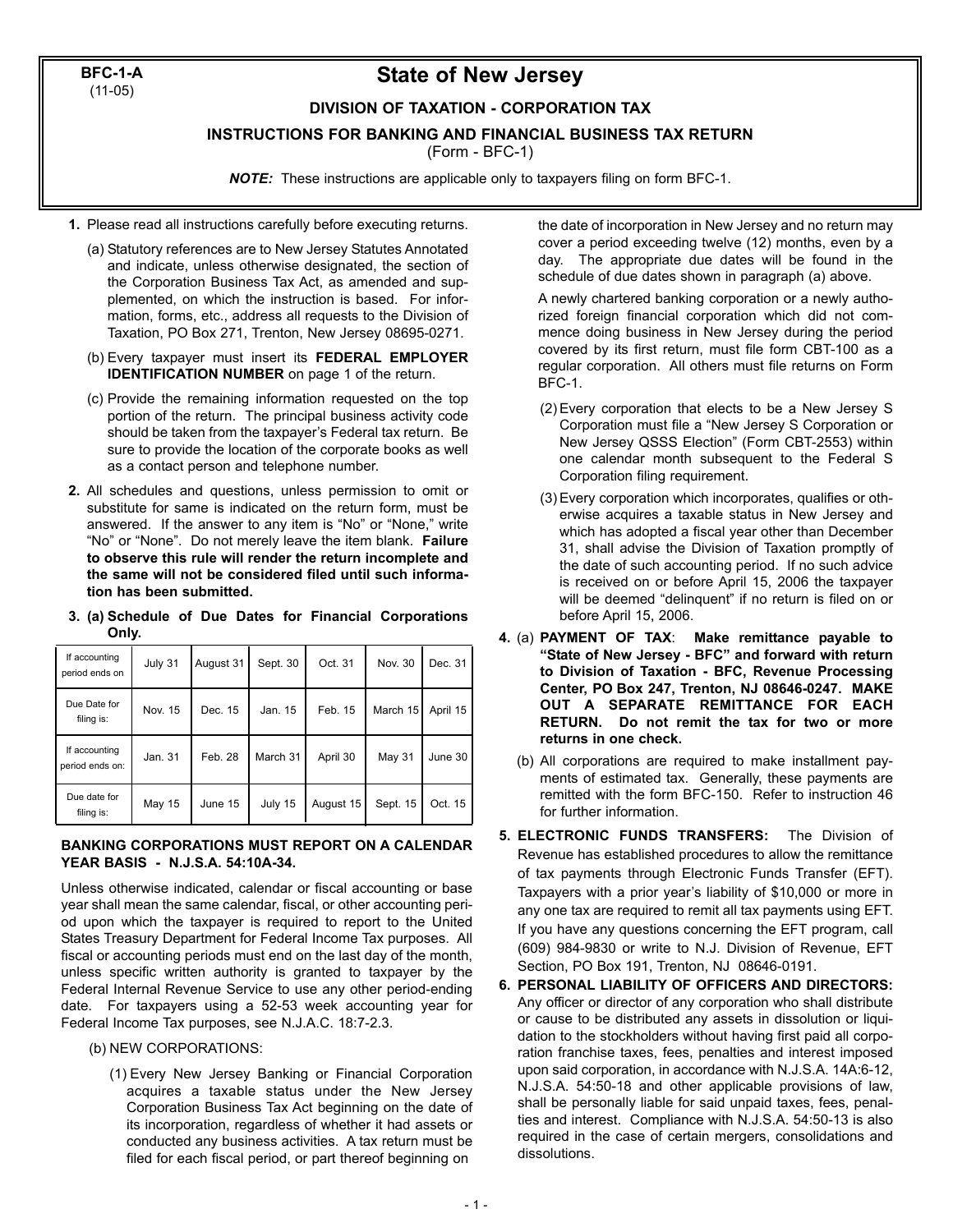#### **7. EXTENSION OF TIME TO FILE RETURN/INSTRUCTIONS FOR FORM BFC-200-T:**

(a) AUTOMATIC EXTENSION: Where a tentative return, Form BFC-200-T, and tax payment are timely and properly filed, it is the policy of the Division of Taxation to grant an extension of no more than five (5) months for filing the BFC-1.

The return must include the computation of tax liabilities on lines 1 and 2, the Key Corporation AMA and Throw Out payments on line 3 and line 4 and the Tentative Professional Fees on lines 5 and 6 and must be submitted with payment of the total amount due as reflected on line 9. The tentative return must be postmarked on or before the original due date of the tax return.

- (b) Request for extension of time for filing a return must be signed by an officer of the corporation, an accountant authorized to prepare this return, or any duly authorized agent of the taxpayer. Tax preparers who fail to sign the return and provide their assigned tax identification number shall be liable for a \$25 penalty for each failure. If the tax preparer is not self-employed, the name of the tax preparer's employer and the employer's tax identification number should also be provided.
- (c) Where a request for extension is duly made, it will be granted by the Division. Approved extensions will not be confirmed in writing.
- (d) MINIMUM TAX: see instruction 11(b).
- (e) INSTALLMENT PAYMENT: Any taxpayer with a tax liability of \$500 on line 1, may make a payment of 50% of line 1 in lieu of making the installment payments otherwise required. Taxpayers that report a tax liability greater than \$500 on line 1 should not make an entry on line 2 and are required to make installment payments as indicated in instruction 46. Any taxpayer with Professional Corporation Fee liabilities at line 5 must pay an installment payment of 50% of line 5.

#### (f) **PENALTIES AND INTEREST**

(1) Interest - The annual interest rate is 3% above the average predominant prime rate. Interest is imposed each month or fraction thereof on the unpaid balance of tax from the original due date to the date of payment. At the end of each calendar year, any tax, penalties and interest remaining due will become part of the balance on which interest will be charged. The interest rates assessed by the Division of Taxation are published in the quarterly issues of the *New Jersey State Tax News*. See "Tax Forms and Information" on page 13 for information on obtaining copies of the newsletter.

**NOTE:** The average predominant prime rate is the rate as determined by the Board of Governors of the Federal Reserve System, quoted by commercial banks to large businesses on December 1st of the calendar year immediately preceding the calendar year in which payment was due or as redetermined by the Director in accordance with N.J.S.A. 54:48-2.

(2) Insufficiency Penalty - If the amount paid with the Tentative Return, Form BFC-200-T, is less than 90% of the tax liability computed on Form BFC-1, or in the case of a taxpayer whose preceding return covered a full 12 month period, is less than the amount of the tax computed at the rates applicable to the current accounting year but on the basis of the facts shown and the law applicable to the preceding accounting year, the taxpayer may be liable for a penalty of 5% per month or fraction thereof not to exceed 25% of the amount of underpayment from the original due date to the date of actual payment.

- **8**. (a) **CONSOLIDATED RETURNS NOT PERMITTED:** A corporation which is included in a consolidated Federal Income Tax Return must complete **all schedules** on its own separate basis, and attach to its return, a copy of the Affiliations Schedule, Form 851, which it filed with U.S. Form 1120 for Federal Income Tax purposes.
	- (b) **FEDERAL S CORPORATIONS:** Federal S Corporations which have not elected to be New Jersey S Corporations must complete this return as though no election had been made under Section 1362 of the Internal Revenue Code. A copy of Form 1120S as filed must be submitted. New Jersey S Corporations must file the New Jersey S Corporation Business Tax Return, CBT-100S.
- **9. ACCOUNTING METHOD:** The return must be completed using the same basis, cash, accrual or other basis that was employed in the taxpayer's Federal Income Tax Return.
- **10. RIDERS:** Where space is insufficient, attach rider in form of original typewritten sheets. Write only on one side of sheet.

#### **11. TAX RATES:**

(a) For taxpayers with Entire Net Income (Page 1, line 1 and line 4b) greater than \$100,000, the tax rate is 9% (.09) on adjusted entire net income or such portion thereof as may be allocable to New Jersey.

For taxpayers with Entire Net Income (Page 1, line1 and line 4b) of \$100,000 or less, the tax rate is 7.5% (.075) on adjusted entire net income or such portion thereof as may be allocable to New Jersey. Tax periods of less than 12 months qualify for the 7.5% rate if the prorated entire net income does not exceed \$8,333 per month.

For taxpayers with Entire Net Income (Page 1,line1) of \$50,000 or less, the tax rate is 6.5% (.065) on adjusted net income or such portion thereof as may be allocable to New Jersey. Tax periods of less than 12 months qualify for the 6.5% rate if the prorated entire net income does not exceed \$4,166 per month.

- (b) **MINIMUM TAX:** The minimum tax is \$500, provided however that for a taxpayer that is a member of an affiliated or controlled group (as per sections 1504 or 1563 of the Internal Revenue Code of 1986) which has a total payroll of \$5,000,000 or more for the return period, the minimum tax shall be \$2,000. Tax periods of less than 12 months are subject to the higher minimum tax if the prorated total payroll exceeds \$416,667 per month. Total payroll refers to the total payroll of the affiliated group rather than total New Jersey payroll of a single corporation. Taxpayers that are members of an affiliated or controlled group must submit a schedule of payroll per member and a copy of the taxpayer's federal affiliations schedule, Form 851, with the return. **The minimum tax cannot be prorated. Zero (0) returns are not permitted.**
- **12. WHO MAY BE SUBJECT TO TAX:** Any domestic or foreign corporation, joint-stock company or association and any business conducted by a trustee or trustees wherein interest or ownership is evidenced by a certificate of interest or ownership or similar written instrument is subject to tax. This includes limited partnership associations organized pursuant to N.J.S.A. 42:3-1 et seq. and foreign limited partnership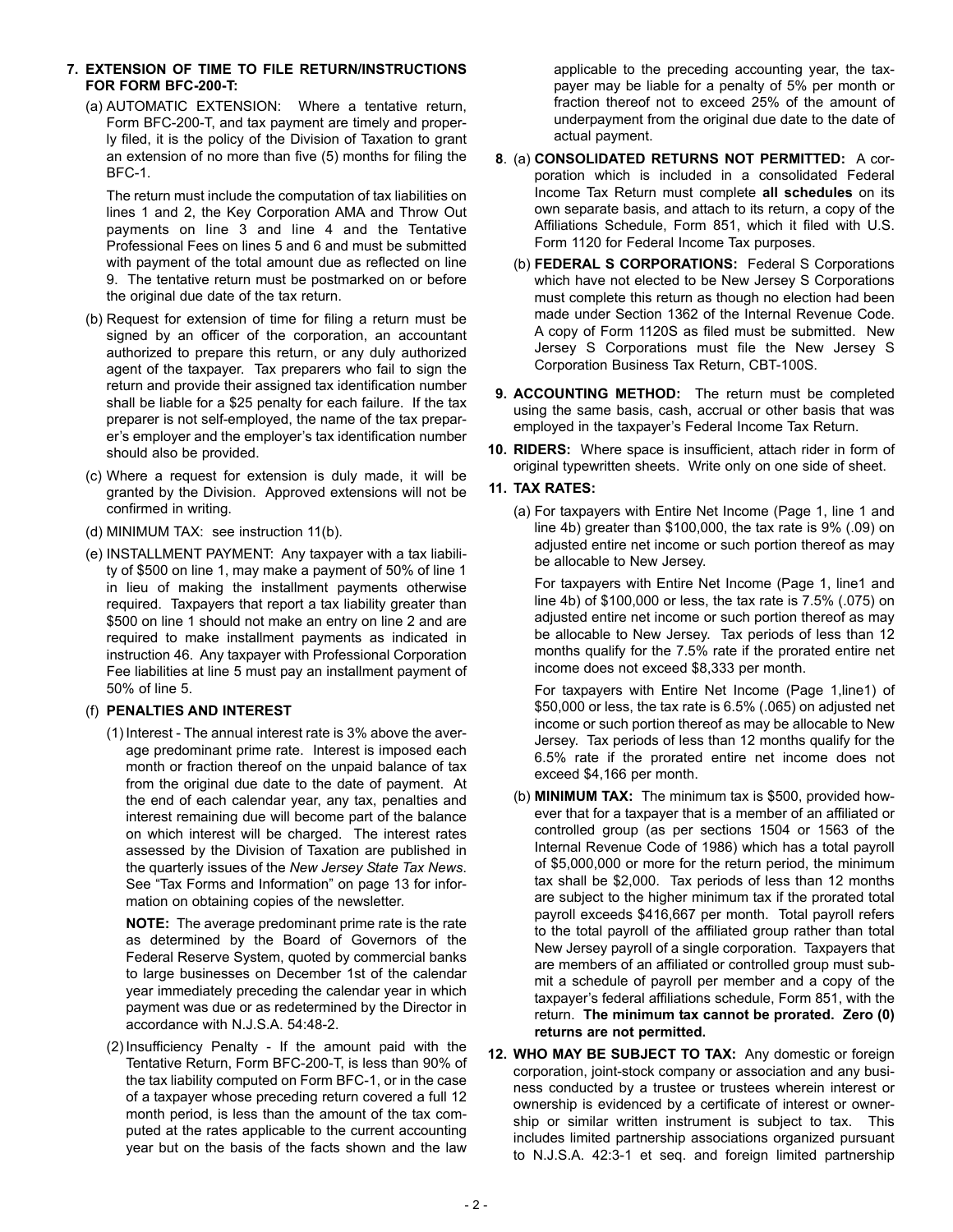associations. No new limited partnership associations shall be formed in New Jersey after September 21, 1988. In general, limited liability companies are required to file for New Jersey purposes in the same manner that they report for Federal purposes.

- **13. CORPORATIONS REQUIRED TO FILE THIS RETURN:** Every corporation existing under the laws of the State of New Jersey, and every foreign corporation which (1) holds a general Certificate of Authority to do business in this State issued by the Secretary of State; or (2) holds a certificate, license or other authorization issued by any other State department or agency, authorizing the company to engage in corporate activity within this State; or (3) derives income in this State; or (4) employs or owns capital within this State; or (5) employs or owns property in this State; or (6) maintains an office in this State, who, in addition, qualifies as one of the following: (a) a banking corporation defined at N.J.S.A. 54:10A-36, or (b) a financial corporation defined at N.J.A.C. 18:7-1.16. Taxpayer must complete Schedule A-6 and submit it attached to the BFC-1. See instruction 22. A foreign corporation that is a partner of a New Jersey partnership is deemed doing business in the state and should file a return.
- **14. SIGNATURE:** Each return must be signed by an officer of the corporation authorized to act to the effect that the statements contained therein are true. The fact that an individual's name is signed on the return shall be prima facie evidence that such individual is authorized to sign the return on behalf of the corporation. Tax preparers who fail to sign the return or provide their assigned tax identification number shall be liable for a \$25.00 penalty for each such failure. If the tax preparer is not self-employed, the name of the tax preparer's employer and the employer's tax identification number should also be provided. In the case of a corporation in liquidation or in the hands of a receiver or trustee, certification shall be made by the person responsible for the conduct of the affairs of such corporation.
- **15. FINAL DETERMINATION OF NET INCOME BY FEDERAL GOVERNMENT:** Any change made by the Internal Revenue Service which is attributable to the net income of the taxpayer corporation, whether the change is made on examination of Corporation Income Tax Return Form 1120, Form 1120S, or any other form used for reporting income for Federal tax purposes or any stockholder's return in which the taxpayer's net income or any portion thereof is reported, is required to be reported to the Division on an amended return within ninety (90) days. Refer to instruction 50.

**FEDERAL/STATE TAX AGREEMENT:** The New Jersey Division of Taxation and the Internal Revenue Service have entered into a Federal/State agreement for the mutual exchange of tax information to verify the accuracy and consistency of information reported on Federal and New Jersey tax returns.

- **16. SCHEDULE A COMPUTATION OF ENTIRE NET INCOME: Every taxpayer must complete this schedule on the form provided.** Federal S Corporations must also submit a copy of the corresponding Federal Income Tax return. For New Jersey tax purposes, each such corporation will be taxed on the basis of its entire net income in the same manner and to the same extent as if no Federal income tax election were permissible or had been made. Refer to instruction 8.
	- (a) (1) **GENERAL:** Where the corporation has filed a Federal Income Tax Return on its own separate basis, the figures shown at lines 1 to 28 must be the same as lines 1 to 28 on page 1, U.S. Federal Income tax Return,

Form 1120.

- (2) Where the corporation has not filed a separate Federal Income Tax Return, or where the figures shown at lines 1 to 28 are not the same as lines 1 to 28 respectively, on page 1, U.S. Federal Income Tax Return, taxpayer must explain and reconcile on rider.
- (3) **CONSOLIDATED RETURNS ARE NOT PERMITTED:** A corporation which is included in a consolidated Federal Income Tax Return must complete lines 1 to 39 on its own separate basis without consolidation with any other corporation.
- (b) **Lines 8 and 9:** Add rider or schedules showing same information shown on Federal Form 1120, schedule D, and/or Form 4797. Gains and losses resulting from the disposition of property where a section 179 expense deduction was passed through to S Corp shareholders are not reported on Federal Form 4797, and should be reported on Schedule A, Line 10.
- (c) **Line 28:** This line must agree with line 28, page 1 of the taxpayer's unconsolidated Federal Form 1120 or 1120-A whichever is applicable.
- (d) **Line 29:** Include any interest income that was not taxable for Federal Income Tax purposes, and was not included in total income reported on line 28, Schedule A.
- (e) **Line 30:** Enter the total amount of interest deducted on Schedule A that was paid to related members and reported on Schedule G, Part I.
- (f) **Line 31:** Enter the total taxes paid or accrued to the United States, a possession or territory of the United States, a state, a political subdivision thereof, or the District of Columbia, or to any foreign country, state, province, territory or subdivisions thereof, on or measured by profits or income, business presence or business activity, including any foreign withholding tax, or any sales and use tax paid by a utility vendor, taken as a deduction in Schedule A and reflected in line 28. Refer to instruction 29.
- (g) **Line 32:** Enter the depreciation and other adjustments from Schedule S. Refer to instruction 44.
- (h) **Line 33(a): DEDUCTION FOR IRS SECTION 78 GROSS- UP:** The portion of any IRS Section 78 gross-up included in dividend income on line 4, Schedule A that is not excluded from entire net income on line 37, may be treated as deduction. Attach a copy of federal foreign tax credit form 1118.

**Line 33(b):** Report amounts of (1) adjustments not otherwise specifically provided for, (2) gross income, less deductions and expenses in connection therewith, from sources outside the United States, not included in Federal taxable income, and (3) the add back of any deductions for research and experimental expenditures, to the extent that those research and experimental expenditures are qualified research expenses or basic research payments for which an amount of credit is claimed pursuant to section 1 of P.L.1993,c.175 (C.54:10A-5.24) unless those research and experimental expenditures are also used to compute a federal credit claimed pursuant to section 41 of the federal Internal Revenue Code of 1986, 26 U.S.C. s.41. Attach separate riders explaining fully such items.

**Line 33(c):** Enter the net effect of the elimination of nonoperational activity or non-unitary partnership income and expenses from Schedule O, Part I, line 36.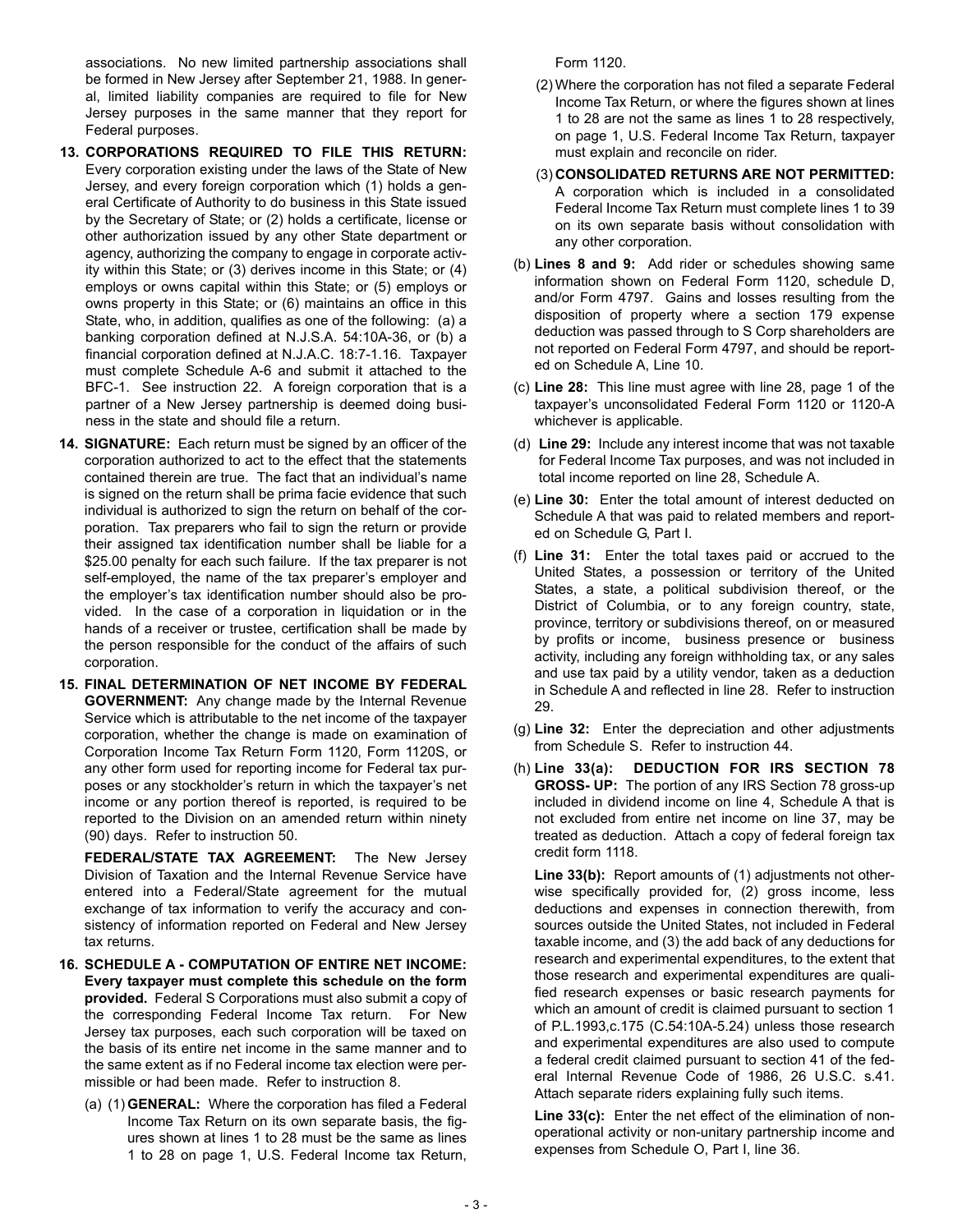**Line 33(d):** Enter the total amount of interest and intangible expenses and costs deducted on Schedule A that was paid to related members and reported on Schedule G, Part II.

- (i) **Line 35:** A net operating loss for a taxable year may be carried forward as a net operating loss deduction to a succeeding year. A net operating loss is the excess of allowable deductions over gross income used in computing entire net income. Neither a net operating loss deduction nor the dividend exclusion is an allowable deduction in computing a net operating loss. The statute authorizes a carryover of the deduction for seven years. Schedule A-1 has been replaced by Form 500. Net operating losses must be detailed on Form 500, which is available separately. To obtain this form, refer to the index on page 13.
- (j) **Line 37:** Dividends from all sources must be included in Schedule A. However, an exclusion from entire net income for certain dividend income may be taken as indicated in Schedule R. Taxpayer may not include money market fund income as part of the dividend exclusion. The amount of the dividend exclusion allowed to be taken as a deduction is limited to the amount of income reported on line 36 of Schedule A for that tax year.
- (k) **Line 38:** INTERNATIONAL BANKING FACILITY-ELIGI-BLE NET INCOME MAY BE EXCLUDED FROM ENTIRE NET INCOME: Effective January 5, 1984, a banking corporation which is operating as an International Banking Facility may exclude the eligible net income of the I.B.F. from its entire net income. Rules detailing the specific treatment have been published.
- (l) **RIGHT OF DIRECTOR TO CORRECT DISTORTIONS OF NET INCOME:** The Director is authorized to adjust and redetermine items of gross receipts and expenses as may be necessary to make a fair and reasonable determination of tax payable under the Corporation Business Tax Act. For details regarding the conditions under which this authority may be exercised, refer to regulation N.J.A.C. 18:7-5.10.
- **17. SCHEDULE A-1 NET OPERATING LOSS DEDUCTION AND CARRYOVER:** Schedule A-1 has been replaced by Form 500. Net operating losses must be detailed on Form 500, which is available separately. To obtain this form and related information, refer to the index on page 13.
- **18. SCHEDULE A-2 COST OF GOODS SOLD:** The amounts reported on this schedule must be the same as the amounts reported on the taxpayer's Federal income tax return. When calculating the AMA, corporations must calculate the Cost of Goods Sold per the AMA instructions.
- **19. SCHEDULE A-3 SUMMARY OF TAX CREDITS:** This schedule must be completed if one or more tax credits are claimed for the current tax period. The total on line 16 must equal the amount reported on page 1, line 12. Refer to instruction 45.
- **20. SCHEDULE A-4 SUMMARY SCHEDULE: Every corporation must complete this schedule.** Report the information on lines 1 through 12 from the return schedules indicated. The historical information is required for the current year and prior 3 years. All lines must be completed.
- **21. SCHEDULE A-5 FEDERAL IRS SECTION 199 ADJUST-MENT:** Effective for privilege periods beginning after December 31, 2004, a limited IRS Section 199 deduction may

be allowed for New Jersey CBT purposes on a separate entity basis. The Section 199 deduction which is allowable for New Jersey CBT purposes and entered on line 2, is computed on Form 501 which is available separately. To obtain this form, refer to the index on page 13.

- **22. SCHEDULE A-6 GROSS INCOME TEST FOR FINANCIAL BUSINESSES:** Financial businesses must derive 75% of their gross income from the financial activities enumerated at N.J.A.C. 18:7-1.16(a)1 through (a)7. Qualifying corporations must complete Schedule A-6 and file it along with the tax return form BFC-1. Taxpayers who do not meet the 75% gross income test must file the Corporation Business Tax Return, form CBT-100. If further information is required regarding this schedule, direct inquiries to: Special Audit Section, Division of Taxation, PO Box 271, Trenton, NJ 08695- 0271, Telephone: (609) 292-5300.
- **23. SCHEDULE AM ALTERNATIVE MINIMUM ASSESSMENT FOR BFC CORPORATIONS:** For privilege periods beginning on or after January 1, 2002, all New Jersey taxpayers are required to pay a New Jersey Corporate Tax computed pursuant to Section 5 of P.L. 1945, (C.54:10A-5), or the elected Alternative Minimum Tax, whichever is greater. There are two methods of determining the Alternative Minimum assessment; (a) based upon New Jersey Gross Receipts, and (b) based upon New Jersey Gross Profits.

**PART I -** computes New Jersey gross receipts, which equals the total of (1) sales of tangible personal property where shipment is made to points within this state, appropriation to the orders where shipment is made to points within this state, (2) services performed within the state, (3) rentals from properties situated, (4) royalties from the use of patents or copyrights, within the state, and (5) all other business receipts earned within the state. Investment income received by a taxpayer through ownership in a foreign or domestic entity is considered gross receipts for purposes of computing the taxpayer's alternative minimum assessment.

**PART II** - New Jersey gross receipts from Part I are used in Part II to compute New Jersey gross profits. This is calculated by subtracting New Jersey cost of goods sold from New Jersey gross receipts. New Jersey cost of goods sold is computed by multiplying the total cost of goods sold (from Schedule A-2, line 8) by, at the taxpayer's election, the New Jersey allocation factor (from Schedule J, Part III, line 5) or the receipts fraction (from Schedule J, Part III, Line 2(j)).

NJ Gross Receipts (from Schedule AM, Part I, line 6)

- NJ Cost of Goods Sold (from Schedule AM, Part II, line 4)
- = New Jersey Gross Profits

**PART III -** reports the New Jersey Gross Receipts and the New Jersey Costs of Goods Sold historically for the current year and the past 3 years.

**NOTE:** For taxpayers who were not required to file New Jersey CBT returns for any or all of the three prior privilege periods, enter N/A on the appropriate line(s).

**PART IV -** Computing the Alternative Minimum Assessment based on Gross Profits: Enter amount of New Jersey Gross Profits (from Part II, line 5) on Schedule AM, Part IV, line 1. If New Jersey Gross Profits are:

- (a) less than or equal to \$1,000,000, the Alternative Minimum Assessment based on Gross Profits will be zero;
- (b) greater than \$1,000,000, but not over \$10,000,000, the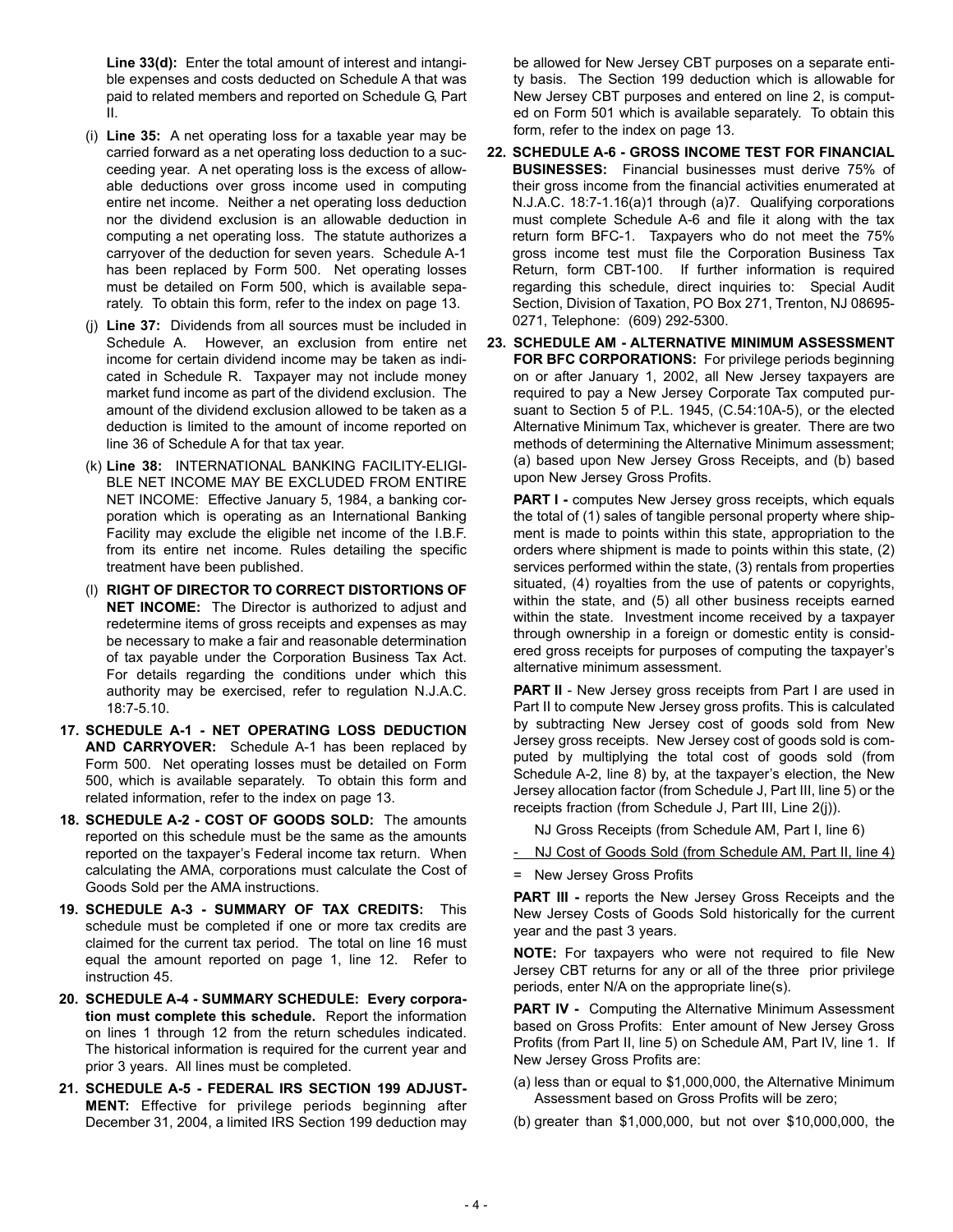Alternative Minimum Assessment will be .0025 times the gross profits in excess of \$1,000,000, multiplied by the AM exclusion rate of 1.11111;

- (c) greater than \$10,000,000, but not over \$15,000,000, the Alternative Minimum Assessment will be the gross profits multiplied by .0035;
- (d) greater than \$15,000,000, but not over \$25,000,000, the Alternative Minimum Assessment will be the gross profits multiplied by .006;
- (e) greater than \$25,000,000, but not over \$37,500,000, the Alternative Minimum Assessment will be the gross profits multiplied by .007;
- (f) greater than \$37,500,000, the Alternative Minimum Assessment will be the gross profits multiplied by .008.

**PART V** - Computing the Alternative Minimum Assessment based on Gross Receipts: New Jersey gross receipts are used in Schedule AM, Part V to determine the amount of tax due under the gross receipts method. This method takes New Jersey gross receipts and multiplies them by a certain percentage based on the receipt amount.

Enter amount of New Jersey Gross Receipts (from Part I, line 5) on Schedule AM, Part V, line 1. If New Jersey gross receipts are:

- (a) less than or equal to \$2,000,000, the Alternative Minimum Assessment based on Gross Receipts will be zero;
- (b) greater than \$2,000,000, but not over \$20,000,000, the Alternative Minimum Assessment will be .00125 times the gross receipts in excess of \$2,000,000, multiplied by the AMA exclusion rate of 1.11111;
- (c) greater than \$20,000,000, but not over \$30,000,000, the Alternative Minimum Assessment will be the gross receipts multiplied by .00175;
- (d) greater than \$30,000,000, but not over \$50,000,000, the Alternative Minimum Assessment will be the gross receipts multiplied by .003;
- (e) greater than \$50,000,000, but not over \$75,000,000, the Alternative Minimum Assessment will be the gross receipts multiplied by .0035;
- (f) greater than \$75,000,000, the Alternative Minimum Assessment will be the gross receipts multiplied by .004.

**PART VI** - For the first privilege period, the taxpayer has the option to select the computation method of the Alternative Minimum Assessment, either based on Gross Profits or Gross Receipts. However, once selected, the method must be employed for that privilege period, and for the next succeeding four privilege periods.

The maximum Alternative Minimum Assessment for an individual corporation for a privilege period will be \$5,000,000. Taxpayer will enter the lesser of the elected alternative minimum assessment (from Schedule AM, Part VI, line 4), or \$5,000,000, on Schedule AM, Part V, line 5. Taxpayer will enter amount from Schedule AM, Part IV, line 5, on Page 1 of BFC-1, line 14.

The amount of tax due for the privilege period will be the greater of the elected Alternative Minimum Assessment, or the traditional Corporate tax (computed pursuant to Section 5 of P.L. 1945, (C.54:10A-5)).

**PART VII** - Enter the name of the appointed Key Corporation of the affiliated group on line 1 if the group is claiming the AMA threshold limit of \$20,000,000. Enter the Federal Identification Number (FID) of the appointed Key Corporation on line 2.

**24. SCHEDULE B - BALANCE SHEET:** Every taxpayer must complete this schedule. The amounts reported must be the same as the year end figures shown on the taxpayer's books. A taxpayer that is included in a consolidated Federal income tax return must complete this schedule on its own separate basis.

#### **25. SCHEDULE C - RECONCILIATION OF INCOME PER BOOKS WITH INCOME PER RETURN AND SCHEDULE C-1-ANALYSIS OF UNAPPROPRIATED RETAINED EARN-INGS PER BOOKS:**

- (a) Every corporation must complete these schedules or submit legible copies of Schedules M-1 and M-2 from their unconsolidated Federal Form 1120. For requirements relating to reproduction of Federal tax schedules, see instruction 31.
- (b) Line 8 of Schedule M-2 must correspond with the unappropriated retained earnings reported for the end of the tax year on Schedule B.
- (c) If taxpayer files Federal Schedule M-3, New Jersey Schedule C must still be filed, and a copy of Federal Schedule M-3 must be attached to taxpayer's New Jersey BFC-1 return. If taxpayer is part of a consolidated filing, then the Federal Schedule M-3 must be on a separate entity basis.
- **26. SCHEDULE E GENERAL INFORMATION:** All taxpayers must answer all questions on this schedule. In addition, riders must be submitted where necessary in answering the questions.
- **27. SCHEDULE F CORPORATE OFFICERS GENERAL INFORMATION AND COMPENSATION:** All applicable information should be provided for each corporate officer regardless of whether or not compensation was received.
- **28. SCHEDULE G PART I INTEREST:** Interest paid, accrued, or incurred to related members which was deducted in computing taxable net income on line 28 of Schedule A must be reported on Schedule G, Part I. Enter the total of such interest expense on line 30 of Schedule A. Do not include interest expenses and costs that were deducted directly or indirectly for, related to, or in connection with the direct or indirect acquisition, maintenance, management, ownership, sale, exchange, or disposition of intangible property in Part I. These expenses and costs are, however, required to be included in Part II.

**SCHEDULE G - PART II - INTEREST EXPENSES AND COSTS AND INTANGIBLE EXPENSES AND COSTS:** Interest expenses and costs and intangible expenses and costs directly or indirectly paid, accrued, or incurred to, or in connection directly or indirectly with one or more direct or indirect transactions with one or more related members which were deducted in computing taxable net income on line 28 of Schedule A must be reported on Schedule G, Part II. Enter the total of such intangible expenses and costs on line 33(d) of Schedule A.

**Exceptions:** If the taxpayer is claiming an exception to the disallowance of the expense reported in Part I or Part II, then the taxpayer must complete and attach Schedule G-2. This schedule may be obtained from Taxpayer Forms Services, which can be contacted by following the instructions on page 13.

#### **Definitions:**

**Related membe**r means a person that, with respect to the taxpayer during all or any portion of the privilege period is (1)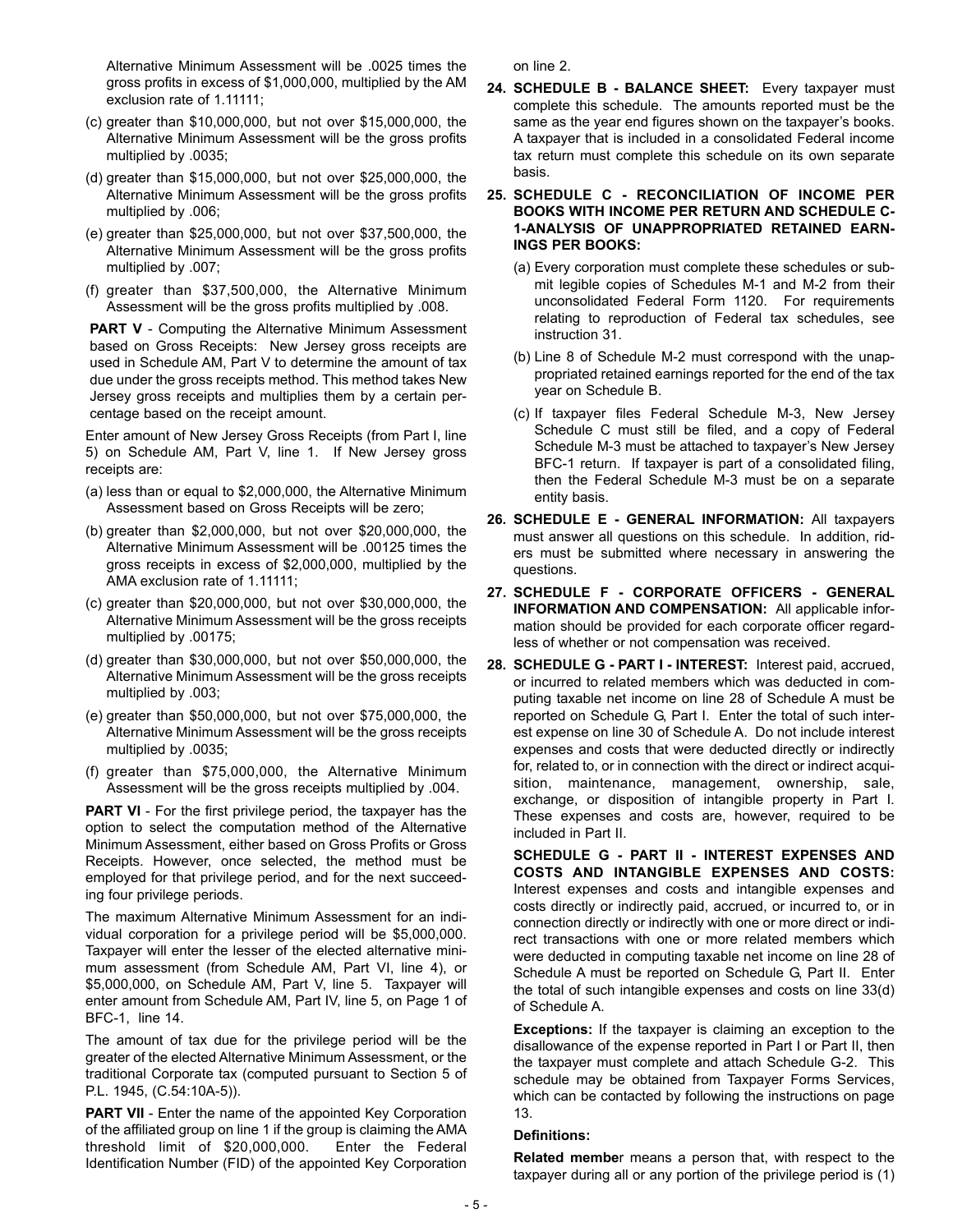a related entity, (2) a component member as defined in subsection (b) of section 1563, of the federal Internal Revenue Code of 1986, 26 U.S.C. s.1563, (3) a person to or from whom there is attribution of stock ownership in accordance with subsection (e) of section 1563 of the federal Internal Revenue Code of 1986, 26 U.S.C. s.1563 or (4) a person that, notwithstanding its form of organization, bears the same relationship to the taxpayer as a person described in (1) through (3) of this definition.

**Related entity** means (1) a stockholder who is an individual or a member of the stockholder's family enumerated in section 318 of the federal Internal Revenue Code of 1986 26 U.S.C. s.318, if the stockholder and the member's of the stockholder's family own, directly, indirectly, beneficially or constructively, in the aggregate, at least 50% of the value of the taxpayer's outstanding stock; (2) a stockholder, or a stockholder's partnership, limited liability company, estate, trust or corporation, if the stockholder and the stockholder's partnerships, limited liability companies, estates, trusts and corporations own directly, indirectly, beneficially or constructively, in the aggregate, at least 50% of the value of the taxpayer's outstanding stock; or (3) a corporation, or a party related to the corporation in a manner that would require an attribution of stock from the corporation to the party or from the party to the corporation under the attribution rules of the federal Internal Revenue Code of 1986, 26 U.S.C. s.318, if the taxpayer owns, directly, indirectly, beneficially or constructively, at least 50% of the value of the corporation's outstanding stock. The attribution rules of the federal Internal Revenue Code of 1986, 26 U.S.C. s.318, shall apply for purposes of determining whether the ownership requirements of this definition have been met.

**Intangible expenses and costs** includes (1) expenses, losses, and costs, for, related to, or in connection directly or indirectly with the direct or indirect acquisition, use, maintenance or management, ownership, sale, exchange, or any other disposition of intangible property to the extent such amounts are allowed as deductions or costs in determining taxable income before operating loss deduction and special deductions for the taxable year under the federal Internal Revenue Code of 1986, 26 U.S.C. s.1 et seq., (2) losses related to, or incurred in connection directly or indirectly with factoring transactions or discounting transactions, (3) royalty, patent, technical and copyright fees, (4) licensing fees, and (5) other similar expenses and costs.

**Intangible Property** means patents, patent applications, trade names, trademarks, service marks, copyrights, mask works, trade secrets and similar types of intangible assets.

**Intangible Interest Expenses and Costs** means amounts directly or indirectly allowed as deductions under section 163 of the federal Internal Revenue Code of 1986 26 U.S.C. s.163, for purposes of determining taxable income under the code to the extent such expenses and costs are directly or indirectly for, related to, or in connection with the direct or indirect acquisition, maintenance, management, ownership, sale, exchange or disposition of intangible property.

- **29. SCHEDULE H TAXES:** Itemize all taxes which were in any way deducted in arriving at taxable net income, whether reflected at line 2 (Cost of goods sold and/or operations), line 17 (Taxes), line 26 (Other deductions) or anywhere else on Schedule A. Also refer to instruction 16(f).
- **30. SCHEDULE I CERTIFICATION OF INACTIVITY:** In lieu of completing the entire tax return, an inactive corporation may complete this schedule along with Schedule A-4 and attach it

to a completed page 1 of the tax return. Payment for the related minimum tax and the installment payment (if applicable) must be submitted with page 1 of the BFC-1. An inactive corporation is a corporation that, during the entire period covered by the tax return, did not conduct any business, did not have any income, receipts or expenses, and did not own any assets.

**31. OPTIONAL COPIES OF SCHEDULES C AND C-1:** Any taxpayer that files an unconsolidated Federal Form 1120 with the Internal Revenue Service may submit copies of Schedules M-1 and M-2 of that return in lieu of completing Schedules C and C-1 of the BFC-1. Such copies or reproductions must be facsimiles of the complete schedules, they must be of good legibility and on paper of substantially the same weight and texture, and of a quality at least as good as that used in the official form, BFC-1. They must also be of the same size as that of the official schedules, both as to the overall dimensions of the paper and the image reproduced thereon.

Separate pages must be fastened together in proper order and must be attached to the return form. The taxpayer's full name and identifying number must be typed or printed on each reproduced page or copy.

- **32. SCHEDULE J PART I GENERAL INSTRUCTIONS REGARDING ALLOCATION OF ADJUSTED ENTIRE NET INCOME:**
	- (a) **WHO IS PERMITTED TO ALLOCATE:** No domestic or foreign corporation is permitted to allocate less than 100% of its adjusted entire net income to New Jersey, unless, during the period covered by the return, it **actually maintained a regular place of business outside of New Jersey** other than a statutory office.
	- (b) **DEFINITION OF REGULAR PLACE OF BUSINESS:** A "regular place of business" is any bona fide office (other than a statutory office), factory, warehouse, or other space of the taxpayer which is regularly **MAINTAINED, OCCU-PIED** and **USED** by the taxpayer in carrying on its business and in which one or more regular employees are in attendance. To maintain a place of business, the taxpayer must either own or rent the premises. That cost must be borne directly by the taxpayer and not by some related entity or person.
	- (c) **ALLOCATION PERCENTAGES:** In computing the allocation factor in Schedule J, division must be carried to six decimal places, e.g., .123456.
	- (d) **ELECTION TO ALLOCATE:** If the taxpayer is entitled to allocate, the election should be made with the filing of the BFC-1 return regardless of the amount of income reported on line 39 of Schedule A. Schedule J must be completed to validate the election.
	- (e) Only the receipts, property and payroll expenses attributable to operational activity are to be used in computing the allocation factor denominators.
- **33. SCHEDULE J PART II AVERAGE VALUES:** Average value is generally computed on a quarterly basis where the taxpayer's accounting practice permits such computation. At the option of the taxpayer or the State, a more frequent basis (monthly, weekly or daily) may be used. Where the taxpayer's accounting practice does not permit computation of average value on a quarterly or more frequent basis, semi-annual or annual frequency may be used only where no distortion of average value results. If any basis other than quarterly is used, state the basis and reasons for use thereof on a rider.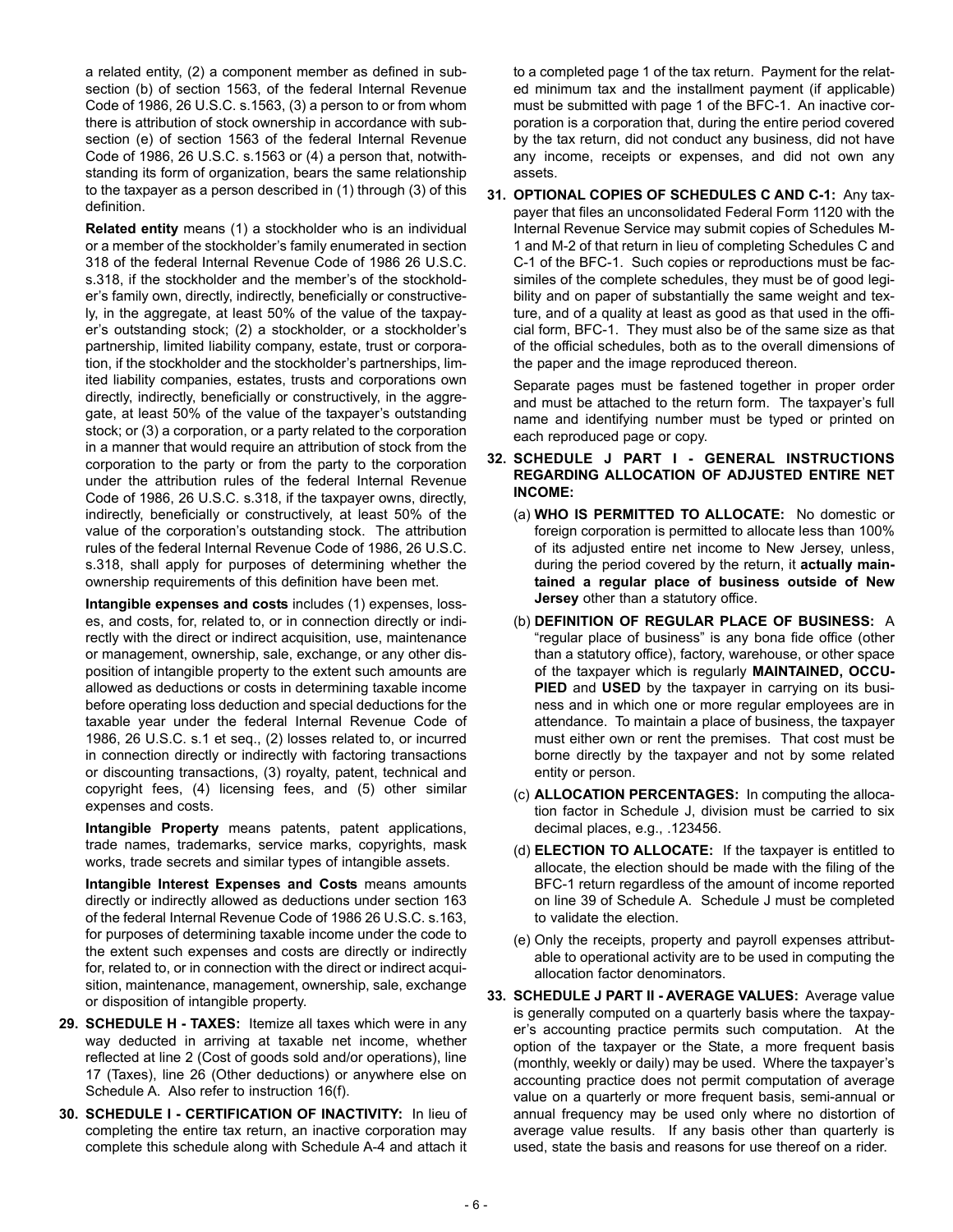The average values of real and tangible personal property owned which are used in determining the property fraction of the allocation factor are based on book value. The numerator and denominator must take into account accumulated depreciation deferred for net income purposes where the taxpayer accounts for its property on its books on a Federal income tax basis. Rented or leased property is valued at eight times its annual rent, including any amounts (such as taxes) paid or accrued in addition to or in lieu of rent during the period covered by the return. All other property which is used by the taxpayer but is neither owned, rented or leased, should be valued at book value, however, if no such book value exists, the market value of the property should be used.

- **34. SCHEDULE J PART III COMPUTATION OF ALLOCATION FACTOR:** This schedule may be omitted if the taxpayer does not maintain a regular place of business outside this State other than a statutory office, in which case the tax law requires the allocation factor to be 100%.
	- (a) However, if the allocation factor is 100% but the taxpayer in fact pays tax to another state based on or measured by income which is included on Schedule A of this return, it may compute a reduction in its N.J. Corporation Business Tax under certain conditions. Refer to N.J.A.C. 18:7-8.3 for eligibility and the method of computing such reduction. A copy of this regulation can be obtained from Taxpayer Forms Services or NJ TaxFax. See index on page 13.
	- (b) **Line 1 PROPERTY FRACTION:** For general information regarding method of valuation in arriving at average values, see instruction 33. Tangible personal property is within New Jersey if and so long as it is physically situated or located here. Property of the taxpayer held in New Jersey by an agent, consignee or factor is (and property held outside New Jersey by an agent, consignee or factor is not) situated or located within New Jersey. Property, while in transit from a point outside New Jersey to a point in New Jersey or vice versa does not have a fixed situs either within or outside the State and, therefore, will not be deemed to be "situated" or "located" either within or outside New Jersey and accordingly the average value of such property should be omitted from both the numerator and the denominator of the property fraction. Ships, aircraft, satellites used in the communications industry, and other mobile or movable property are subject to the specific rules defined in N.J.A.C. 18:7-8.4.
	- (c) **Line 2(a) RECEIPTS FRACTION:** Receipts from sales of tangible personal property are allocated to New Jersey where the goods are shipped to points within New Jersey.

Receipts from the sale of goods are allocable to New Jersey if shipped to a New Jersey or a non-New Jersey customer where possession is transferred in New Jersey. Receipts from the sale of goods shipped to a taxpayer from outside of New Jersey to a New Jersey customer by a common carrier are allocable to New Jersey. Receipts from the sale of goods shipped from outside of New Jersey to a New Jersey location where the goods are picked up by a common carrier and transported to a customer outside of New Jersey are not allocable to New Jersey.

Receipts from the following are allocable to New Jersey; services performed in New Jersey; rentals from property situated in New Jersey; royalties from the use in New Jersey of patents or copyrights; all other business receipts earned in New Jersey.

(d) **Lines 2(e) and 2(g)**

- (1) **RECEIPTS FROM SALES OF CAPITAL ASSETS:** Receipts from sales of capital assets (property not held by the taxpayer for sale to customers in the regular course of business), either within or outside New Jersey, should be included in the numerator and the denominator based upon the net gain recognized and not upon gross selling prices. Where the taxpayer's business is the buying and selling of real estate or the buying and selling of securities for trading purposes, gross receipts from the sale of such assets should be included in the numerator and the denominator of the receipts fraction.
- (2) **DIVIDEND INCOME:** The amount of dividends excluded from entire net income at line 37, Schedule A, must not be included in the numerator or denominator of the receipts fraction.
- (3) **INTERNATIONAL BANKING FACILITY INCOME:** The amount of International Banking Facility income excluded from adjusted entire net income at Item 38, Schedule A, should be included in the numerator or denominator of the receipts fraction.
- (e) Receipts, including IBF receipts, that have not been included in the numerator of apportionment factor of another taxing jurisdiction's tax return based on income or measured by profits, business presence or business activity, either on its own separate entity base or as part of a consolidated return, shall be excluded from the denominator. Receipts that are "throwback sales" in another jurisdiction also shall be excluded from the denominator.
- (f) **Lines 2(j) and 2(k)**  The percentage of receipts in New Jersey should be entered on both lines 2(j) and 2(k) to effect a double-weighted receipts fraction in the computation of the allocation factor.
- (g) **Line 3 PAYROLL FRACTION:** In general, a taxpayer reporting to the Division of Employment Security in the New Jersey Department of Labor will allocate to New Jersey all wages, salaries and other personal service compensation, etc., reportable to that Division, including the portions thereof, in individual cases, in excess of taxable wages. All executive salaries are includible in both the numerator and denominator. See N.J.S.A. 54:10A-7 for the definition of wages, salaries and other personal services compensation allocable to New Jersey.
- (h) **ALLOCATION FACTOR GENERAL:** The allocation factor is computed by adding together the percentages shown at lines 1(c), 2(h), 2(i) and 3(c) of Schedule J, Part III for the period covered by the return, and dividing the total of the percentages by four (4). However, if the property or payroll fraction is missing, the remaining percentages are added and the sum is divided by three. If the receipts fraction is missing, the other two percentages are added and the sum is divided by two. If two of the fractions are missing, the remaining percentage may be used as the allocation factor. A fraction is not missing merely because its numerator is zero, but is missing if its denominator is zero.

If there is a declaration of nonoperational income, expenses, or assets from Schedule O, those items attributable to the non-operational activity should be excluded from the denominator of all three fractions of the allocation factor.

**35. SCHEDULE J PART IV:** Provide the name of the jurisdiction for which the receipts have not been included in a tax return apportionment numerator and the total amount of those receipts.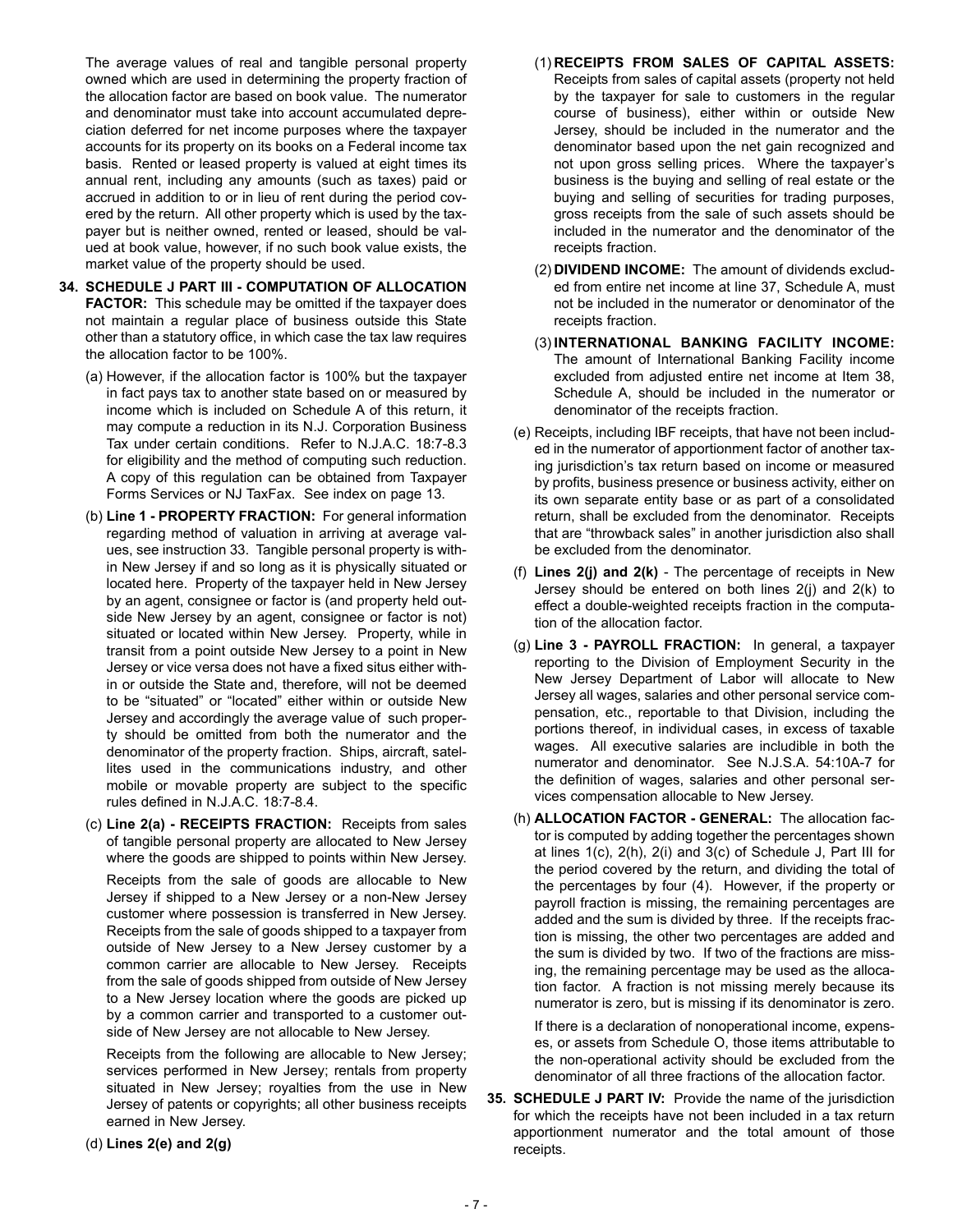**36. SCHEDULE J PARTS V and VI:** Only corporations claiming the affiliated group throw out limitation must complete Schedule J, Parts V and VI. Part V must be completed to identify the Key Corporation of the affiliated group who will be reporting and remitting the increase tax effect limitation (\$5,000,000). Part VI is a schedule for the computation of the Throw Out Tax to be completed if the taxpayer is a member of an affiliated or controlled group whose aggregate combined change in tax liability exceeds \$5,000,000 due to the throw out of receipts.

Taxpayers claiming the throw out limitation must use the allocation factor reported on Schedule J, Part VI, line 15, to compute their individual tax liability. Enter this number on page 1, line 2 of the BFC-1 Return. Taxpayers NOT claiming the throw out limitation must use the allocation factor reported on Schedule J, Part III, line 5. Enter this number on page 1, line 2 of the BFC-1 Return.

- **37. SCHEDULE L ALLOCATION OF NEW JERSEY CORPO-RATION BUSINESS TAX FOR BANKING AND FINANCIAL CORPORATIONS AMONG NEW JERSEY MUNICIPALI-TIES:**
	- (a) Column I Taxpayer must list all offices maintained in this State,by first indicating the exact taxing district (municipality) and secondly the county. NOTE: The mailing address of an office is not necessarily the taxing district.
	- (b) Column II (1) In the case of banking corporations, the deposit balances are to be used; (2) and in the case of financial corporations, the receipts allocable to such location are to be used.
	- (c) Column III The percentage indicated is based on the individual deposit balances for banking corporations or receipts for financial corporations divided by total deposit balances in New Jersey, or total receipts in New Jersey, respectively.
	- (d) Totals required at bottom of Columns II and III are the sum of the individual taxing district amounts and percentages. Total percentage reported at Column III must equal 100%. Also, each individual computation should be carried to six decimal places.
	- (e) Insert name and Federal I.D. number at top of page.
- **38. SCHEDULE N NEXUS IMMUNE ACTIVITY DECLARA-TION:** Foreign corporations that claim their income is immune from taxation pursuant to Public Law 86-272, 15 U.S.C. §381 et seq., must complete Schedule N and file it with the BFC-1. This schedule may be obtained from Taxpayer Forms Services, which can be contacted by following the instructions on page 13.
- **39. SCHEDULE O NONOPERATIONAL ACTIVITY:** Corporations that claim to have nonoperational activity, nonoperational assets or non-unitary partnership investments must complete Schedule O and file it with the BFC-1. This schedule may be obtained from Taxpayer Forms Services, which can be contacted by following the instructions on page 13.
- **40. SCHEDULE P SUBSIDIARY INVESTMENT ANALYSIS:** Itemize the investment in each subsidiary company, showing the name of each subsidiary, the percentage of interest held in each company, the individual book value included in the balance sheet for each subsidiary investment and the amount of dividends received from each subsidiary which is included in gross income on Schedule A. Do not include advances or other receivables due to subsidiaries in the book value reported at Column 3.

**41. SCHEDULE P-1 - PARTNERSHIP INVESTMENT ANALY-SIS:** Itemize the investment in each partnership, limited liability company and any other entity which is treated for Federal tax purposes as a partnership. List the name, the Federal Identification Number, and the date and state where organized for each partnership. Also, check the type of ownership (general or limited), the tax accounting method used to reflect your share of partnership activity on this return (flow through method or separate accounting) and whether or not the partnership has nexus in New Jersey. Itemize in Column 7 the amount of tax payments made on behalf of the taxpayer by partnership entities. Carry the total amount of taxes paid on behalf of taxpayer to page 1, line 21(a). Attach a copy of schedule NJ-K-1 from form NJ-1065 if the partnership is filing in New Jersey. Any one member limited liability company should be included on this schedule. Corporations who claim that their partnership investments are non-unitary and therefore are utilizing the Separate Tax Accounting Method must complete Schedule O to report this activity and compute the appropriate amount of tax.

#### **42. SCHEDULE PC - PER CAPITA LICENSED PROFESSION-AL FEE:**

- (a) Professional Corporations (PC) formed under NJSA 14A:17-1 et. seq. or any similar laws of a possession or territory of the US, a state, or political subdivision thereof, are liable for a fee on Licensed Professionals.
- (b) Per NJSA 14A:17-3, examples of licensed professionals are: certified public accountants, architects, optometrists, professional engineers, land surveyors, land planners, chiropractors, physical therapists, registered professional nurses, dentist, osteopaths, physicians and surgeons, doctors of medicine, doctors of dentistry, podiatrists, chiropodists, veterinarians and, subject to the Rules of the Supreme Court, attorneys-at-law.
- (c) The fee is assessed provided there are more than 2 professionals in the PC. The fee is assessed on professionals that are owners, shareholders, and/or employees of the Professional Corporation. The number of professionals should b calculated using a quarterly average. The fee for each resident and non-resident professional with physical nexus with New Jersey is \$150. The fee for each nonresident professional without physical nexus with New Jersey is \$150 multiplied by the allocation factor of the corporation. The fee is limited to \$250,000 per year.
- (d) In the event of a period shorter than a year, the fee and limit may be prorated by months. A fraction of a month is deemed to be a month.
- (e) Line 2 Installment Payment: A fifty percent (50%) prepayment towards the subsequent year's fee is required with the current year's return.
- (f) Line 6 Credit: Amount to be credited towards next year's fee. **This fee is not eligible for refund.**
- **43. SCHEDULE R DIVIDEND EXCLUSION:** Taxpayers may exclude from entire net income 100% of dividends from qualified subsidiaries, if such dividends were included in the taxpayer's gross income on Schedule A. A qualified subsidiary is defined as ownership by the taxpayer of at least 80% of the total combined voting power of all classes of stock entitled to vote and at least 80% of the total number of shares of all other classes of stock, except non-voting stock which is limited and preferred as to dividends. With respect to other dividends, the exclusion shall be limited to 50% of such dividends included in the taxpayer's gross income on Schedule A, provided the taxpayer owns at least 50% of voting stock and 50%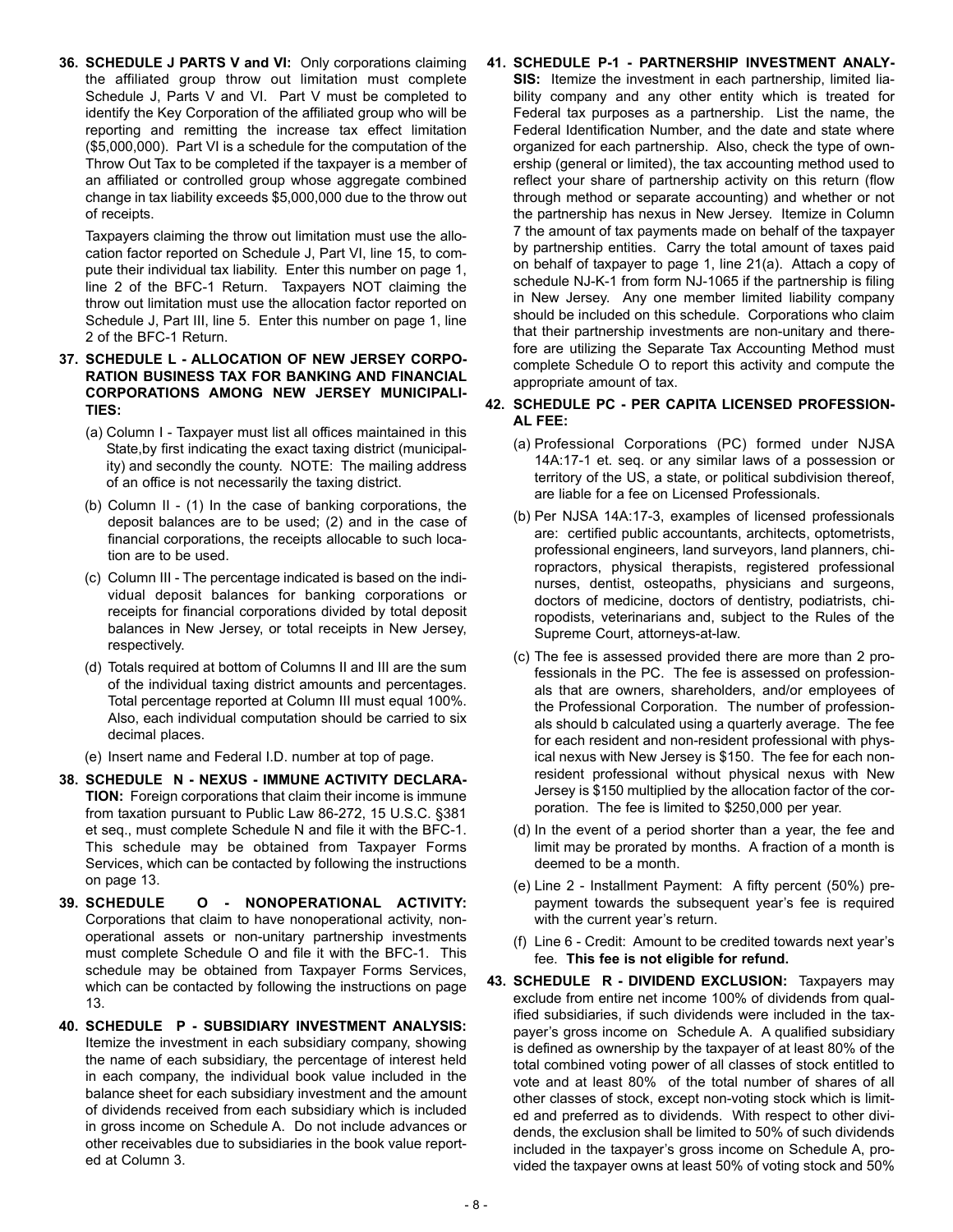of the total number of shares of all other classes of stock. Taxpayers shall not include money market fund income as part of the dividend exclusion. Refer to instruction 16(j).

**44. SCHEDULE S - DEPRECIATION AND SAFE HARBOR LEASING:** All taxpayers except for gas, electric and gas and electric utilities (who must complete Schedule S, Part III), must complete this schedule and must submit a copy of a completed Federal Depreciation Schedule, Form 4562 even if it is not required for Federal purposes. Schedule S provides for adjustments to depreciation and certain safe harbor leasing transactions.

#### **SCHEDULE S - PART I**

#### **Line 11 Additions:**

- (a) Add any depreciation or cost recovery (ACRS and MACRS) which was deducted in arriving at federal taxable income on recovery property placed in service on or after January 1, 1981 and prior to taxpayers' accounting periods beginning on and after July 7, 1993.
- (b) Add any 30% or 50% bonus depreciation amounts and federal depreciation calculations which were deducted in arriving at Federal taxable income on recovery property placed in service during accounting periods beginning on and after January 1, 2002, for which federal 30% or 50% bonus depreciation was taken. Include the initial 30% or 50% bonus amount and the regular depreciation on the adjusted basis.
- (c) Add distributive share of ACRS and MACRS from a partnership.
- (d) Add any interest, amortization or transactional costs, rent, or any other deduction which was claimed in arriving at Federal taxable income as a result of a "safe harbor leasing" election made under Section 168(f)(8) of the Federal Internal Revenue Code; provided, however, any such amount with respect to a qualified mass commuting vehicle pursuant to the Federal Internal Revenue Code Section  $168(f)(8)(D)(v)$  need not be added back to net income.
- (e) The \$100,000 bonus section 179 deduction is partially disallowed. Section 179 deduction is limited to a maximum of \$25,000 which was the maximum allowance for tax years after 2002 per the Internal Revenue Code before the bonus deduction was enacted. For fiscal year filers whose taxable year begins in 2003 and ends in 2004, the maximum allowable Section 179 Expense is \$100,000 for assets placed in service during 2003. For assets placed in service during 2004, the maximum allowable Section 179 expense is \$25,000. The combined maximum allowable expense for the entire taxable year is \$100,000. Enter on line 11(e) the difference between the federal expense and the expense allowable for New Jersey purposes.

#### **Line 12 Deductions:**

- (a) Deduct depreciation on property placed in service after 1980 and prior to taxpayers' fiscal or calendar accounting periods beginning on and after July 7, 1993, on which ACRS and MACRS has been disallowed under 10(a) of this instruction using any method, life and salvage value which would have been allowable under the Federal Internal Revenue Code at December 31, 1980, but using the Federal basis for depreciation on the date the property was placed in service.
- (b) Deduct recomputed depreciation for assets placed in ser-

vice during accounting periods beginning on and after January 1, 2002, and for which federal 30% or 50% bonus depreciation was taken under 11(b) of this instruction using the same method and life which would have been allowable for Federal purposes, but using the Federal basis for depreciation on the date the property was placed in service and not as provided after taking the 30% or 50% firstyear depreciation allowance. Refer to Schedule S, Part II (B).

- (c) Deduct recomputed depreciation attributable to distributive share of recovery property from a partnership.
- (d) Deduct any item of income included in arriving at Federal taxable income solely as a result of a "safe harbor leasing" election made under Section 168(f)(8) of the Federal Internal Revenue Code provided, however, that any such income which relates to a qualified mass commuting vehicle pursuant to Federal Internal Revenue Code Section 168(f)(8)(D)(v) cannot be deducted from net income.
- (e) Where the user/lessee of qualified lease property which is precluded from claiming a deduction for rent under 10(c) of this instruction would have been entitled to cost recovery on property which is subject to such "safe harbor lease" election in the absence of that election, it may claim depreciation on the property in accordance with 12(a) of this instruction.
- (f) Gain or loss on property sold or exchanged is the amount properly to be recognized in the determination of Federal taxable income. However, on the physical disposal of recovery property, whether or not a gain or loss is properly to be recognized under the Federal Internal Revenue Code, there shall be allowed as a deduction any excess, or there must be restored as an item of income, any deficiency of depreciation disallowed at line 11(a) and (b) over related depreciation claimed on that property at line 12(a) and (b). A statutory merger or consolidation shall not constitute a disposal of recovery property.
- **NOTE:** Uncoupling of ACRS and MACRS is not required for property placed into service during accounting periods beginning on or after July 7, 1993.

#### **SCHEDULE S - PART II (B)**

All taxpayers must complete this schedule in order to compute their New Jersey depreciation allowable for assets placed in service during accounting periods beginning on and after January 1, 2002, and for which federal 30% or 50% bonus depreciation was taken. The basis is to be determined at the date property is placed in service and not as provided after taking the 30% or 50% first-year depreciation allowance.

#### **45. TAX CREDITS: (Refer to instruction 19)**

(a) **HMO ASSISTANCE FUND TAX CREDIT - FORM 310**: A member organization may offset against its corporation business tax liability an amount of not more than 10% of any assessment for each of the five privilege periods beginning on or after the third calendar year commencing after the assessment was paid, except that no member organization may offset more than 20% of its corporation business tax liability in any one year.

To claim this credit, the taxpayer must complete Form 310 and attach it to the tax return. To obtain this form and related information, refer to the index on page 13.

(b) **NEW JOBS INVESTMENT TAX CREDIT - FORM 304**: This tax credit is available for investment in new or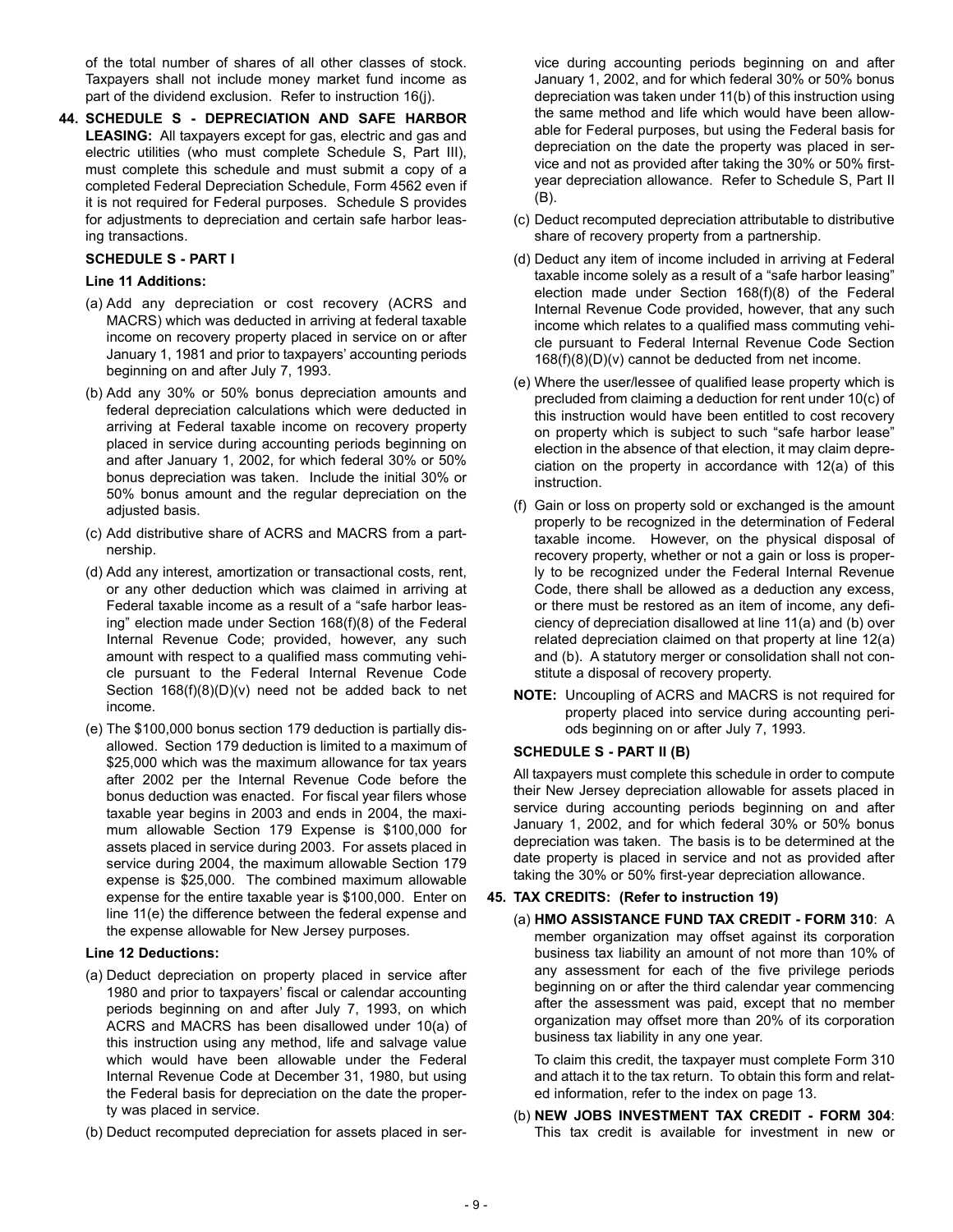expanded business facilities that create new jobs in New Jersey. The investment must create at least 5 new jobs (50 for large businesses), and meet the median annual compensation requirement for the current tax year. New investment is not eligible for the credit unless the average value of all real and tangible personal property in this State has increased over the prior year.

The facilities must have been purchased from an unrelated party during or after the taxpayer's accounting period beginning on or after July 7, 1993, the effective date of this legislation. It must be employed by the taxpayer in a taxable activity and must not have been in use during the 90 day period prior to purchase. Investments which qualify for the Manufacturing Equipment and Employment Investment Tax Credit cannot also qualify for this credit.

A new employee means a New Jersey resident, hired to fill a regular, permanent position in this State which did not exist prior to the qualified investment, and would not exist but for the qualified investment. The employee must be unrelated to the taxpayer and must not have been employed by the taxpayer during the six months prior to the date the investment was placed in service or use.

The taxpayer cannot claim a credit for a number of new employees that exceeds either the increase in the taxpayer's average employment for the tax year, or one-half the taxpayer's average employment for the year. Also, individuals counted in determining the New Jobs Factor must not be ones for whom the taxpayer is allowed an Urban Enterprise Zone or Urban Development Project Employees Tax Credit.

A small or mid-sized business taxpayer must also meet the annual payroll and annual gross receipts requirements for the current tax year to qualify.

To claim this credit, the taxpayer must complete Form 304 and attach it to the tax return. To obtain this form and related information, refer to the index on page 13.

(c) **URBAN ENTERPRISE ZONE TAX CREDITS:** A taxpayer that has been designated as a "qualified business" as defined in the New Jersey Urban Enterprise Zones Act, N.J.S.A. 52:27H-60 et seq., may qualify for either an employee tax credit or an investment tax credit. To be eligible, the taxpayer must have been certified as a qualified business by the Urban Enterprise Zones Authority. Certification is renewable annually. The urban enterprise zones are located in Asbury Park, Bayonne City, Bridgeton, Camden, Carteret, East Orange, Elizabeth, Guttenberg, Hillside, Irvington, Jersey City, Kearny, Lakewood, Long Branch, Millville, Mount Holly, Newark, North Bergen, Orange, Passaic, Paterson, Pemberton Township, Perth Amboy, Phillipsburg, Plainfield, Pleasantville, Roselle Borough, Trenton, Union City, Vineland, West New York, and the Joint Wildwoods. Further information can be obtained from the New Jersey Urban Enterprise Zones Authority, New Jersey Commerce and Economic Growth Commission, PO Box 820, Trenton, New Jersey 08625-0820, phone (609) 292-1912.

The forms required to validate the employee tax credit (Form 300) and the investment tax credit (Form 301) can be obtained by following the instructions on page 13. Specific information on these tax credits can be obtained from the Regulatory Services Branch, PO Box 269, Trenton, NJ 08695-0269, phone (609) 292-5994.

(1) **Employees Tax Credit - Form 300:** This credit is available to a taxpayer that was certified as a qualified

business in the preceding tax year as well as the current tax year. Qualifying employees must have been hired after certification and must have worked six consecutive months in the tax year following the tax year in which employment began. To claim the credit, a completed Form 300 must be attached to the tax return.

- (2) **Investment Tax Credit Form 301:** A qualified business which is not entitled to an employee tax credit may be entitled to the investment tax credit. This credit is only available to an employer with less than 50 employees. The investment must be at least \$5,000 if there are 10 or fewer employees, and increases by \$500 for each additional employee. To qualify for the credit, the investment must be approved by the Urban Enterprise Zones Authority. A completed Form 301 must be attached to the tax return to validate the investment tax credit claim.
- (d) **REDEVELOPMENT AUTHORITY PROJECT TAX CRED-IT - FORM 302:** Any taxpayer that is actively engaged in the conduct of business at a location within a project as defined in N.J.S.A. 55:19-1 et seq., and whose business at that location consists primarily of manufacturing or other business that is not retail sales or warehousing oriented, may be entitled to claim the Redevelopment Authority Project Tax Credit. This credit is allowed in the tax year next following the tax year of qualification. To claim the credit, the taxpayer must complete Form 302 and attach it to the tax return. To obtain this form and related information, refer to the index on page 13. Inquiries regarding the projects should be directed to the New Jersey Redevelopment Authority, PO Box 790, Trenton, New Jersey 08625-0790, phone (609) 292-3739.
- (e) **RECYCLING EQUIPMENT TAX CREDIT FORM 303:** A taxpayer that purchased qualified recycling equipment on or after October 1, 1987 and received a certification for this equipment from the Commissioner of the Department of Environmental Protection may be eligible to claim the Recycling Equipment Tax Credit. The recycling equipment must have been used exclusively within New Jersey, except for vehicles which must have been used primarily within New Jersey.

The legislation governing this tax credit expired on December 31, 1996, however, any unused credits claimed prior to January 1, 1997, can be taken on the current tax return subject to the limitations set forth on Form 303.

To claim this credit, the taxpayer must complete Form 303 and attach it to the tax return. To obtain this form and related information, refer to the index on page 13.

(f) **MANUFACTURING EQUIPMENT AND EMPLOYMENT INVESTMENT TAX CREDIT - FORM 305:** Investments in qualified manufacturing equipment made in tax years beginning on or after January 1, 1994, may be eligible for the Manufacturing Equipment and Employment Investment Tax Credit. Such investment has the benefit of allowing a tax credit computation for the tax year in which the investment was made as well as each of the following two tax years. The tax credit computation for the first year is based on the cost of the qualified manufacturing equipment placed in service in New Jersey during that tax year. The computations for the two following tax years are based on the average increase in New Jersey residents employed in New Jersey subject to a limitation based on the cost of the investment made in the first year.

The manufacturing equipment portion is limited to 2% (or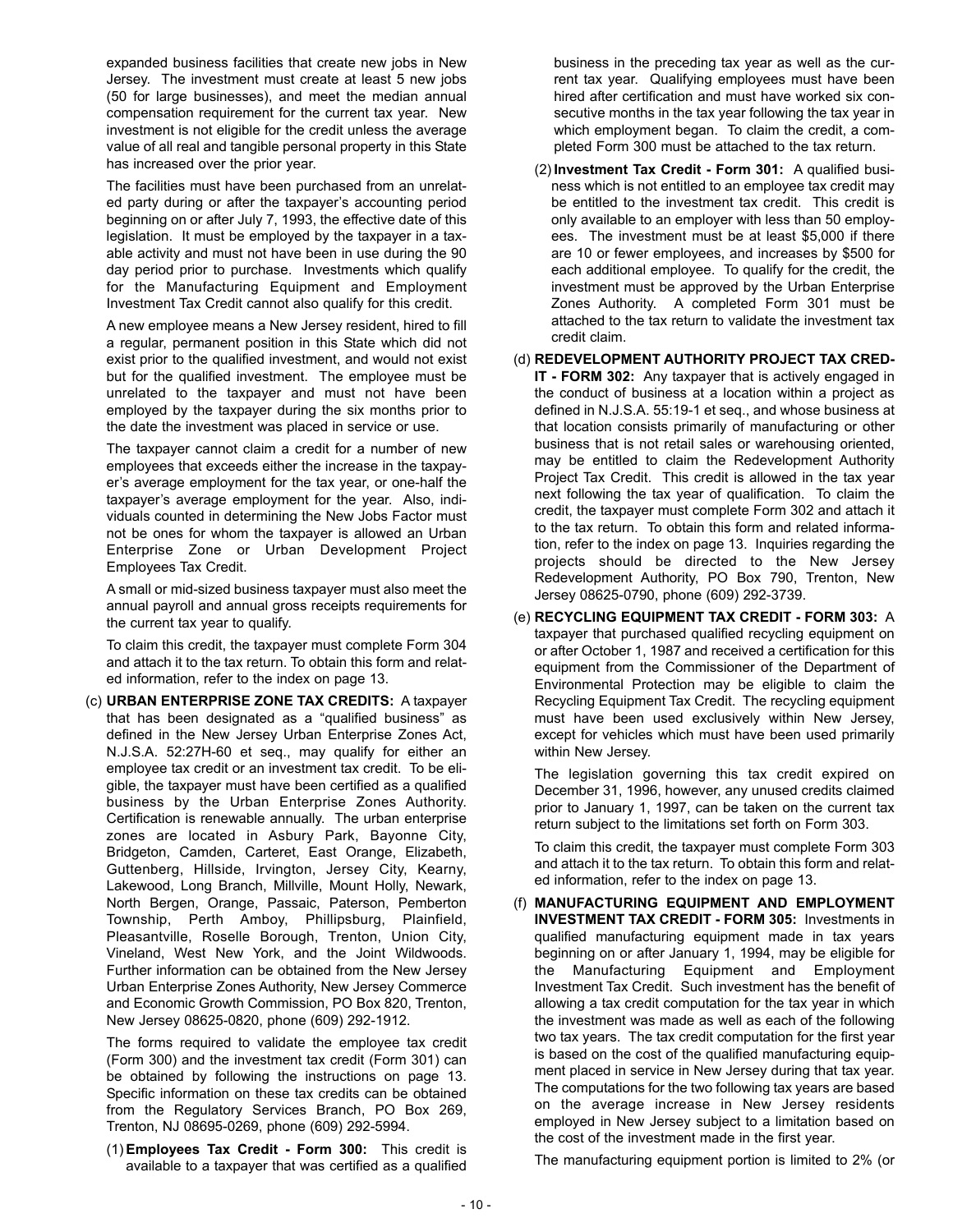4%, if applicable) of the investment credit base of qualified equipment placed in service in the tax year, up to a maximum allowed credit for the tax year of \$1,000,000. The employment investment portion is valid for each of the two tax years next succeeding the tax year for which the manufacturing equipment credit is allowed, but is limited to 3% of the investment credit base, not to exceed a maximum allowable amount for each of the two tax years of \$1,000 multiplied by the increase in the average number of qualified employees.

To claim this credit, the taxpayer must complete Form 305 and attach it to the tax return. To obtain this form and related information, refer to the index on page 13.

(g) **RESEARCH AND DEVELOPMENT TAX CREDIT - FORM 306:** A taxpayer that has performed qualified research activities in New Jersey may be eligible to claim the Research and Development Tax Credit. A credit for increased research activities is allowed based on qualified expenditures made in taxable years beginning on and after January 1, 1994. It provides a credit of 10% of the excess qualified research expenses over a base amount plus 10% of the basic research payments.

Qualified research is limited to scientific experimentation or engineering activities designed to aid in the development of a new or improved product, process, technique, formula, invention, or computer software programs held for sale, lease, or license, or used by the taxpayer in a trade or business. For in-house research expenses (see Section 41(b)(2) of the Internal Revenue Code), this trade or business requirement will be met if the taxpayer's principal purpose for conducting the research is to use the results of the research in the active conduct of a future trade or business (see Section 41(b)(4) of the Internal Revenue Code).

To claim this credit, the taxpayer must complete Form 306 and attach it to the tax return. To obtain this form and related information, refer to the index on page 13.

(h) **SMART MOVES FOR BUSINESS PROGRAMS TAX CREDIT - FORM 307:** A taxpayer that has registered with the New Jersey Department of Transportation and has an authorized report/plan to provide commuter transportation benefits may claim a tax credit based on the direct expenditures attributed to the plan.

The credit may be taken for expenditures attributed to authorized plans approved after January 1, 1994. Taxpayers subject to more than one tax for which the credit can be applied must prorate the credit amount available based on the amount that each liability has to the total of the liabilities in the reporting period.

The ride share credit is equal to 10% of the cost of commuter transportation benefits provided during the reporting period. The maximum calculation equals the per employee limit multiplied by the number of participating employees. The per employee limit is adjusted annually in proportion to the consumer price index.

To claim this credit, the taxpayer must complete Form 307 and attach it to the tax return. To obtain this form and related information, refer to the index on page 13.

(i) **SMALL NEW JERSEY-BASED HIGH-TECHNOLOGY BUSINESS INVESTMENT TAX CREDIT - FORM 308:** A taxpayer may claim a tax credit in an amount equal to 10% of the qualified investment made by the taxpayer during

the tax year in a small-New Jersey-based high-technology business. The maximum allowable credit for each tax year is \$500,000 for each qualified investment made by the taxpayer. The small high-technology business must employ less than 225 employees, of which 75% must have jobs in New Jersey. The small high-technology business must conduct pilot scale manufacturing or qualified research in New Jersey in the fields of advanced computing, advanced materials, biotechnology, electronic device technology, environmental technology, and medical device technology. P.L. 1997, c. 349 (N.J.S.A. 54:10A-5.24b) expired for privilege periods beginning on and after July 1, 2001.

To claim this credit, the taxpayer must complete Form 308 and attach it to the tax return. To obtain this form and related information, refer to the index on page 13.

(j) **NEIGHBORHOOD REVITALIZATION STATE TAX CRED-IT - FORM 311:** A taxpayer that contributes financial assistance to a nonprofit sponsor may be granted a certificate authorizing a tax credit which may be used to offset their corporation business tax liability. The tax credit may be granted in an amount up to 50% of the approved assistance provided to a nonprofit organization to implement a qualified project that is part of an approved neighborhood preservation and revitalization plan. The credit may not exceed \$500,000 for any taxable year.

To claim this credit, the taxpayer must complete Form 311 and attach it to the tax return. To obtain this form and related information, refer to the index on page 13.

(k) **EFFLUENT EQUIPMENT TAX CREDIT - FORM 312:** A taxpayer that purchases treatment or conveyance equipment for use in treatment of effluent for reuse in an industrial process exclusively within New Jersey may be able to take a tax credit. The credit is equal to 50% of the cost of the treatment equipment or conveyance equipment less the amount of any loan received and excluding the amount of sales and use tax. The amount of credit claimed for the privilege period in which the purchase is made and the amount of credit claimed therefor in each privilege period thereafter shall not exceed 20% of the amount of the total credit allowable. A copy of the determination of environmentally beneficial operation issued by the Department of Environmental Protection along with an affidavit affirming the equipment will only be used in New Jersey must be filed with the tax return.

To claim this credit, the taxpayer must complete Form 312 and attach it to the tax return. To obtain this form and related information, refer to the index on page 13.

(l) **ECONOMIC RECOVERY TAX CREDIT - FORM 313:** A taxpayer that is engaged in the conduct of business within a qualified municipality and who is not receiving a benefit under the "New Jersey Urban Enterprise Zones Act" may claim a tax credit equal to \$2,500 for each new full-time position at that location in credit year one and \$1,250 for each new full-time position at that location in credit year two.

To claim this credit, the taxpayer must complete Form 313 and attach it to the tax return. To obtain this form and related information, refer to the index on page 13.

(m) **REMEDIATION TAX CREDIT - FORM 314:** A taxpayer that received certification from the Department of Environmental Protection may be able to claim a tax credit equal to 100% of the eligible costs of the remediation of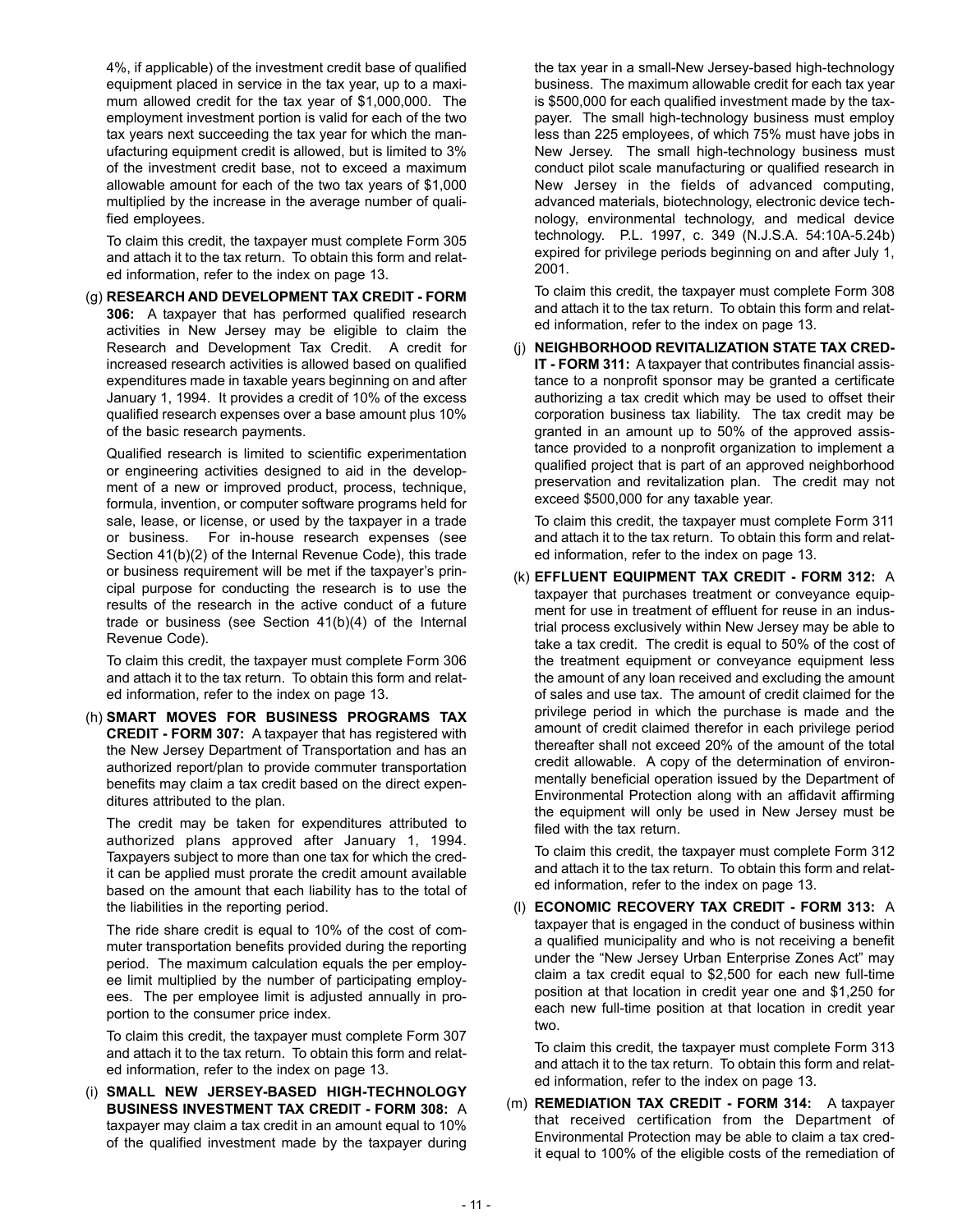a contaminated site in New Jersey. Additional requirements must be met to the satisfaction of the Director of the Division of Taxation and are detailed in P.L. 2003, c. 296.

To claim this credit, the taxpayer must complete Form 314 and attach it to the tax return. To obtain this form and related information, refer to the index on page 13.

(n) **AMA TAX CREDIT - FORM 315**: A taxpayer who in a previous year(s) incurred an Alternative Minimum Assessment (AMA) liability which was in excess of the regular CBT liability may take a credit against its regular CBT liability subject to the following limitations. The credit taken shall not reduce the taxpayer's CBT liability to less than the Alternative Minimum Assessment, nor to below 50% of the regular CBT liability otherwise due, nor to below the minimum tax due (\$500 or \$2,000). In addition, all other credits available to the taxpayer per Schedule A-3 must be used before taking the AMA credit.

To claim the AMA Tax Credit, the taxpayer must complete Form 315 and attach it to the return. To obtain this form, refer to the index on page 13.

- (o) **OTHER TAX CREDITS**: Line 15 on Schedule A-3 provides for any valid tax credit(s) allowable in accordance with the New Jersey Corporation Business Tax Act that were not enacted at the time that this packet was printed. Any tax credit(s) claimed on this line must be documented with a valid New Jersey Corporation Business Tax Credit Form, which is required to be submitted with the tax return. This line should not include the credit for taxes paid to other jurisdictions which should properly be reported on page 1, line 10.
- **46. INSTALLMENT PAYMENTS:** Taxpayers are required to make installment payments of estimated tax. The requirement for making these payments is based on the amount of the total tax liability shown on the most recent return.
	- (a) **If the 2005 Total Tax Liability is greater than \$500,** the taxpayer must make installment payments towards 2006. These payments are to be made on form BFC-150 and are due on or before the 15th day of the 4th, 6th, 9th and 12th months of the tax year. Details for making these payments can be found in the BFC-150 instructions.
	- (b) **If the 2005 Total Tax Liability is \$500,** installment payments may be made as indicated in (a) above **OR** in lieu of making installment payments, the taxpayer may make a payment of 50% of the 2005 total tax liability. For taxpayers who qualify and wish to take advantage of this option, enter on line 16, 50% of the amount on line 15. This will become part of the payment to be made with the 2005 return and installment payments will not be required. This payment should be claimed as a credit when filing the 2006 return.
- **47. PAYMENTS AND CREDITS:** Credit for the total amount of the payments and credits listed below should be taken on page 1, line 21:
	- (a) Include installment tax payments made with form BFC-150 as well as any payment made on line 16 of the 2004 tax return.
	- (b) Include the payment, if any, that was remitted with the tentative return, form BFC-200-T.
	- (c) Include any overpayment from the preceding tax return which the taxpayer elected to have credited to the current year's tax. Do not include any amount of the overpayment which the taxpayer elected to have refunded.
	- (d) Include any payments remitted electronically through the

Electronic Funds Transfer Program.

(e) **Line 21(a)**-Include the total payments made by partnerships on behalf of the taxpayer that are reported in Column 7 on Schedule P-1. Submit copies of the K-1's reflecting payments made by each partnership entity.

#### **48. LINE 23 - DELINQUENT FILING AND/OR TAX PAYMENT-COMPUTATION OF PENALTY AND INTEREST:**

**Note:** PC installment payments from the prior year may not be used to offset any current year tax liability and are **NOT** eligible for refund.

**Late Filing Penalty** - 5% per month or fraction thereof on the amount of underpayment not to exceed 25% of that underpayment, except if no return has been filed within 30 days of the date on which the first notice of delinquency in filing the return was sent, the penalty shall accrue at 5% per month or fraction thereof of the **total** tax liability not to exceed 25% of such tax liability. Also, a penalty of \$100 for each month the return is delinquent may be imposed.

**Late Payment Penalty** - 5% of the balance of tax due paid after the due date for filing the return may be imposed.

**Interest** - The annual interest rate is 3% above the average predominant prime rate. Interest is imposed each month or fraction thereof on the unpaid balance of tax from the original due date to the date of payment. At the end of each calendar year, any tax, penalties and interest remaining due will become part of the balance on which interest will be charged. The interest rates assessed by the Division of Taxation are published in the quarterly issues of the *New Jersey State Tax News*. See "Tax Forms and Information" on page 13 for information on obtaining copies of the newsletter.

**NOTE**: The average predominant prime rate is the rate as determined by the Board of Governors of the Federal Reserve System, quoted by commercial banks to large businesses on December 1st of the calendar year immediately preceding the calendar year in which payment was due or as redetermined by the Director in accordance with N.J.S.A. 54:48-2.

**Civil Fraud -** If any part of an assessment is due to civil fraud, there shall be added to the tax an amount equal to 50% of the assessment in accordance with N.J.S.A. 54:49-9.1.

- **UNDERPAYMENT OF ESTIMATED TAX:** Taxpayers must use either Form CBT-160-A or CBT-160-B to determine whether an underpayment exists in any of the installment payment periods and if the corporation is subject to an interest charge on such underpayment, the amount of interest. If the taxpayer qualifies for any of the exceptions to the imposition of interest for any of the installment payments, Part II must be completed and should be filed with the taxpayer's return, form BFC-1, as evidence of such exception. The BFC-160 must be attached to the return and any interest due entered on line 23, Page 1 of the form BFC-1.
- **49. REFERRAL COST RECOVERY FEE:** In accordance with N.J.S.A. 54:49-12.3, a Referral Cost Recovery Fee of 10% of any tax, penalty and interest due will be added to your liability if the matter is assigned to an outside collection agency. For delinquent periods, if that period is assigned to an outside collection agency, a Referral Cost Recovery Fee will be assessed prior to the filing of a Certificate of Debt.
- **50. AMENDED RETURNS:** To amend BFC-1 returns, use the BFC-1 form for the appropriate tax year and write "AMENDED RETURN" clearly on the front page of the form. Mail to: State of New Jersey, Division of Taxation, Special Audit Group, PO Box 271, Trenton, NJ 08695-0271.